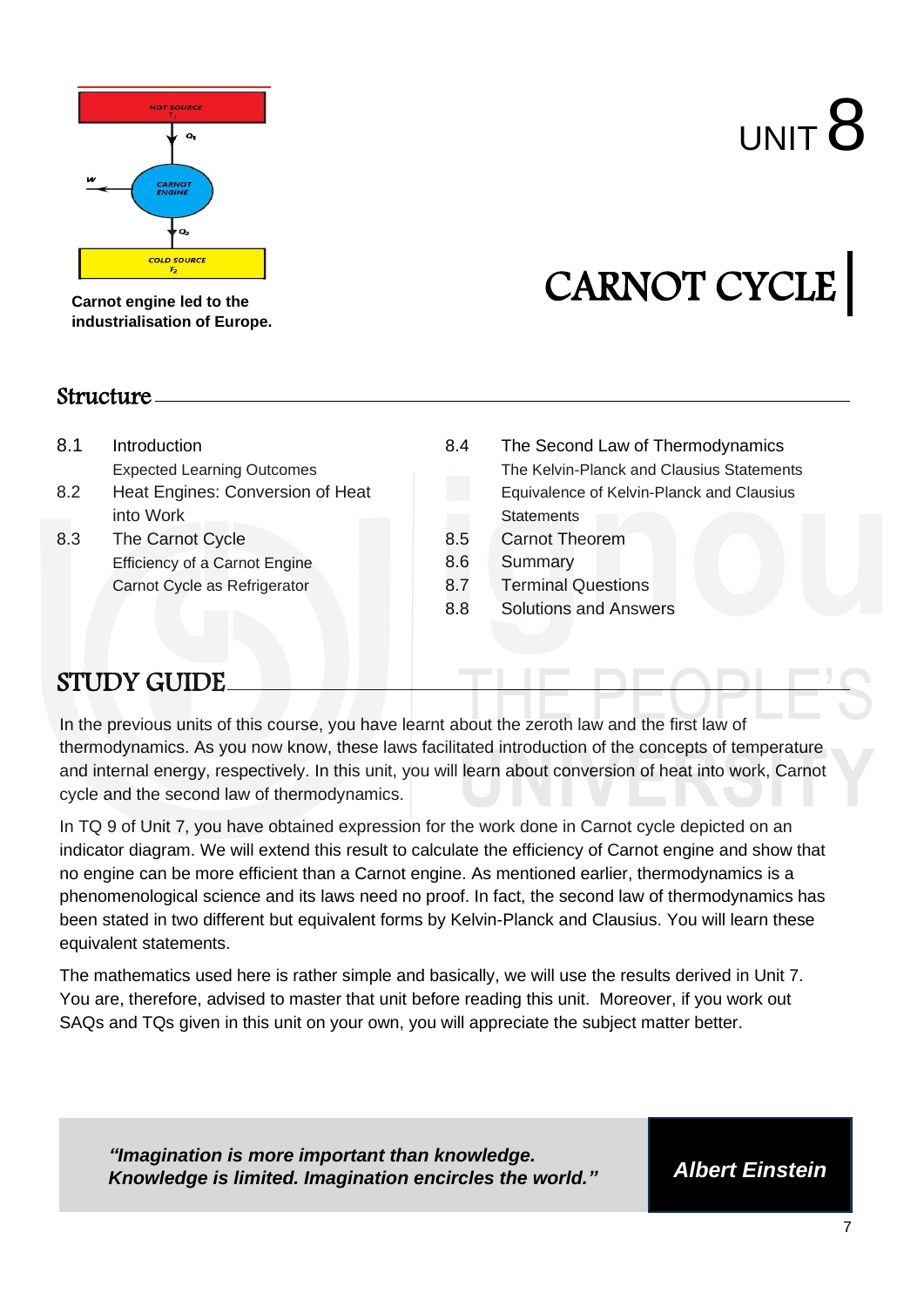#### **8.1 INTRODUCTION**

We now know that the first law of thermodynamics is a statement of conservation of energy for thermodynamic processes. But it does not give us information about the direction of flow of heat. For instance, it is a common experience that heat flows from a hotter body to a colder body spontaneously but it cannot flow by itself from a colder body to a hotter body. However, the first law of thermodynamics does not rule out this possibility. Similarly, it is a common experience that it is possible to completely convert work into heat via friction, say. But the first law of thermodynamics puts no definite limitation on conversion of heat into work, though engineering experience refrains us from achieving 100% conversion. If this were not true, we could convert virtually unlimited heat of the environment into work and energy crisis would not have been such an issue for present day civilisation. We can similarly consider many natural processes where energy is conserved but those never happen. This suggests that besides the first law, we must have some other fundamental principle which satisfactorily explains these facts of experience. This principle is known as the *second law of thermodynamics*. In fact, the second law goes far beyond conversion of heat into work.

In Sec. 8.2, we begin our discussion by considering convertibility of heat into work using a heat engine. For simplicity, we confine ourselves to the framework of reversible Carnot cycle. We derive an expression for the efficiency of a Carnot engine in Sec. 8.3. You will learn that the direction of operation of Carnot cycle determines whether a device acts as a heat engine or a refrigerator. It is for such reasons that Carnot cycle is the most important reversible cycle of great practical utility. You will also learn that Carnot engine has maximum efficiency but it is a theoretical idealisation.

It may be mentioned here that contributions of Carnot facilitated industrial revolution in Europe. As we now know, the work of Carnot led Clausius, Thomson (later Lord Kelvin) and Planck, among others, to study convertibility of heat into work. These studies led them to sum up generalisations of experiences in different statements of the second law. However, the two most well-known statements of the second law are due to Kelvin-Planck and Clausius. These statements are discussed in detail and their equivalence has also been established in Sec. 8.4. We show that if one statement is not obeyed, the other one is also violated. In Sec. 8.5, we have discussed Carnot theorem.

#### Expected Learning Outcomes

After studying this unit, you should be able to:

- ❖ derive the expression for the efficiency of a Carnot engine;
- ❖ explain the physics of the working of a heat engine and a refrigerator;
- ❖ state Kelvin-Planck and Clausius statements of the second law of thermodynamics, discuss their implications and prove their equivalence; and
- establish Carnot theorem.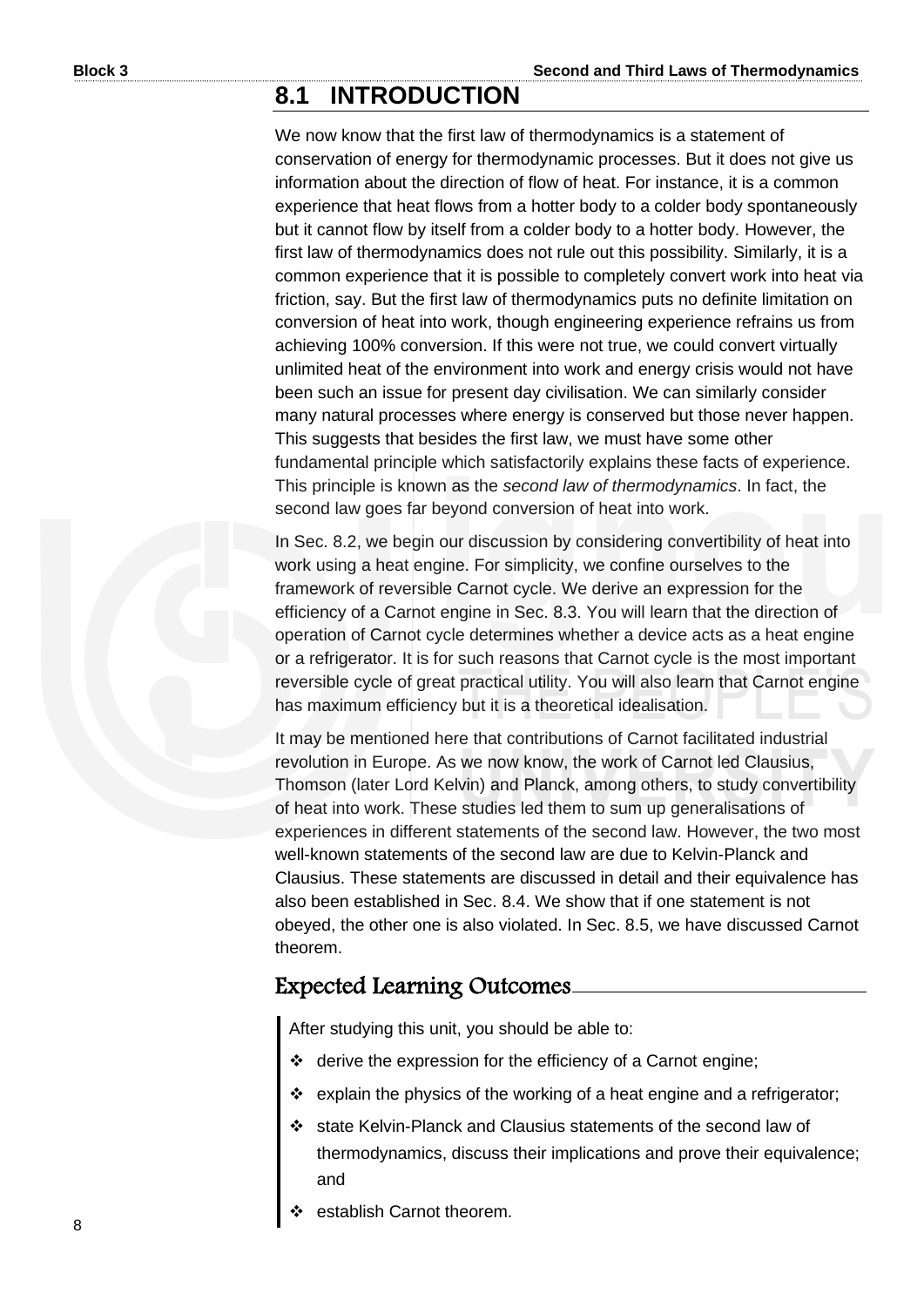#### **8.2 HEAT ENGINES: CONVERSION OF HEAT INTO WORK**

Let us begin our discussion by stating the preliminaries of heat engines which convert heat into work.

#### **Basic Terminology**

We know that heat flows spontaneously from a hotter to a colder body. If we intercept this flow with a machine, some of it can be converted into work. *A machine that can convert heat into work is known as heat engine*. To be a useful device, a heat engine must operate continuously; absorb heat at a higher temperature and reject it at a lower temperature. That is to say, **a heat engine operates between two heat reservoirs** (Fig. 8.1). Moreover, the processes which take place inside an engine must not cause permanent changes. This means that **an engine has to operate in a cycle.**

The material used in the operation of an engine is called the *working substance*. The working substance can be solid, liquid or gas. In a steam engine, the working substance is steam (water). Other familiar working substances for automobile engines are petrol, diesel and CNG. In a refrigerator, the most widely used working substances used to be chlorofluorocarbon compounds. But these have now been phased out as these deplete the ozone layer present in stratosphere.



**Fig. 8.1**: **Schematics of operation of a heat engine.**

#### **Efficiency**

The efficiency of an engine is defined as the ratio of the net work done to the heat absorbed during one complete cycle. It is usually denoted by the symbol (pronounced as eta):

$$
\eta = \frac{\text{Useful work done}}{\text{Heat absorbed}}\tag{8.1}
$$

After one complete cycle, the engine returns to its original state. Therefore, there will be no change in its internal energy, i.e.  $\Delta U = 0$ . Using the first law, we can write

 $\Delta U = Q_1 - Q_2 - W = 0$ 

or

$$
W = Q_1 - Q_2 \tag{8.2}
$$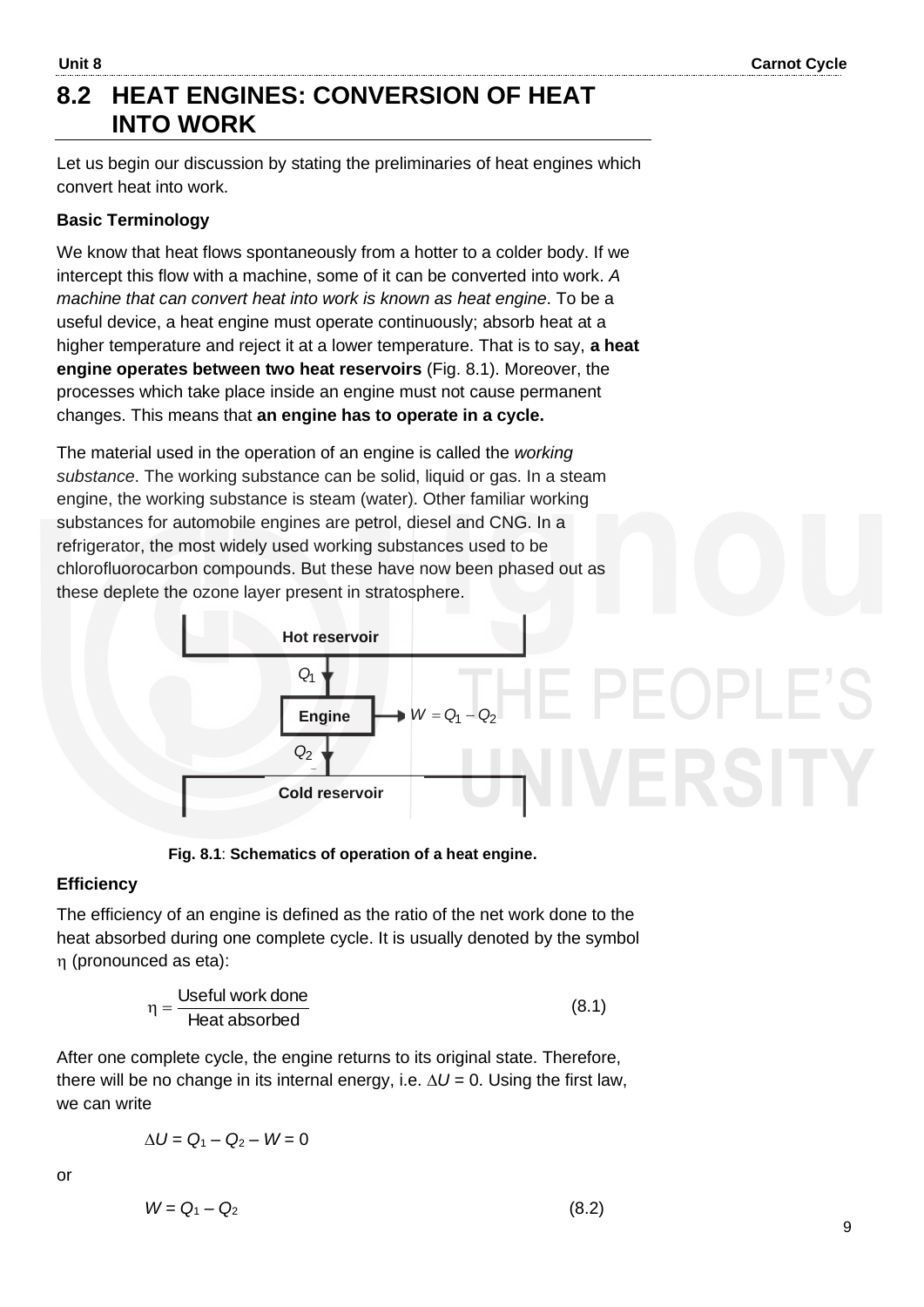

Nicolas Leonard Sadi Carnot (1796-1832) was a French physicist and engineer. With his pioneering work on heat engines, he successfully proposed an engine based on reversible thermodynamic processes, which offered maximum possible efficiency. Unfortunately, his work was not appreciated during his life time. Clausius and Kelvin used his ideas to propose the second law of thermodynamics.

where  $Q_1$  is the heat absorbed from the source,  $Q_2$  is the heat rejected to the sink and *W* is the work done during one cycle (Fig. 8.1). Note that in a real engine, heat is rejected to the surroundings in the form of hot exhaust gases or steam and, therefore, *Q*<sup>2</sup> contributes to *thermal pollution* of our environment.

From Eqs. (8.1) and (8.2), we can write

$$
\eta = \frac{W}{Q_1} = \frac{Q_1 - Q_2}{Q_1} = 1 - \frac{Q_2}{Q_1}
$$
\n(8.3)

This result shows that efficiency of a heat engine will always be less than one. Nevertheless, it is desirable to design an engine with maximum efficiency. To know how high  $\eta$  can be, we have to consider the conditions in which an engine operates and the role of the working substance. You will learn about these in the following sections. However, it may suffice to say here that Carnot was the first researcher who recognised that for maximum efficiency, a heat engine should be (thermodynamically) reversible. That is, all stages of operation should be carried out infinitely slowly so that there are no dissipative losses due to friction or turbulence, leading to wastage of energy. (In practice, however, there are always some losses.) It may be mentioned here that any heat engine operating in a Carnot cycle is called a *Carnot engine* and the working substance exchanges heat with heat reservoirs. We will discuss it in some detail now. But before that let us now summarise what you have learnt in this section.

Recap

#### **CONVERSION OF HEAT INTO WORK**

- A machine repsonsible for conversion of heat into work is called a heat engine.
- In a steam engine (power-plant or an automobile) we burn fuel for generating heat which, in turn, makes the engine do work through the motion of a piston (turbine).
- The difference in the heat generated and the amount utilised to do work is released to surroundings and is one of the causes of thermal pollution of our environment.
- The ratio of work done and heat absorbed characterises the efficiency of a machine which converts heat into work.

#### **8.3 THE CARNOT CYCLE**

The Carnot cycle consists of four stages. These are schematically depicted in Fig. 8.2. Suppose that  $T_1$  and  $T_2$  are temperatures of the heat reservoirs such that  $T_1$  >  $T_2$ . The working substance, say a gas, is contained within a cylinder fitted with a frictionless piston. To simulate the working of a real engine, we consider the following reversible sequence: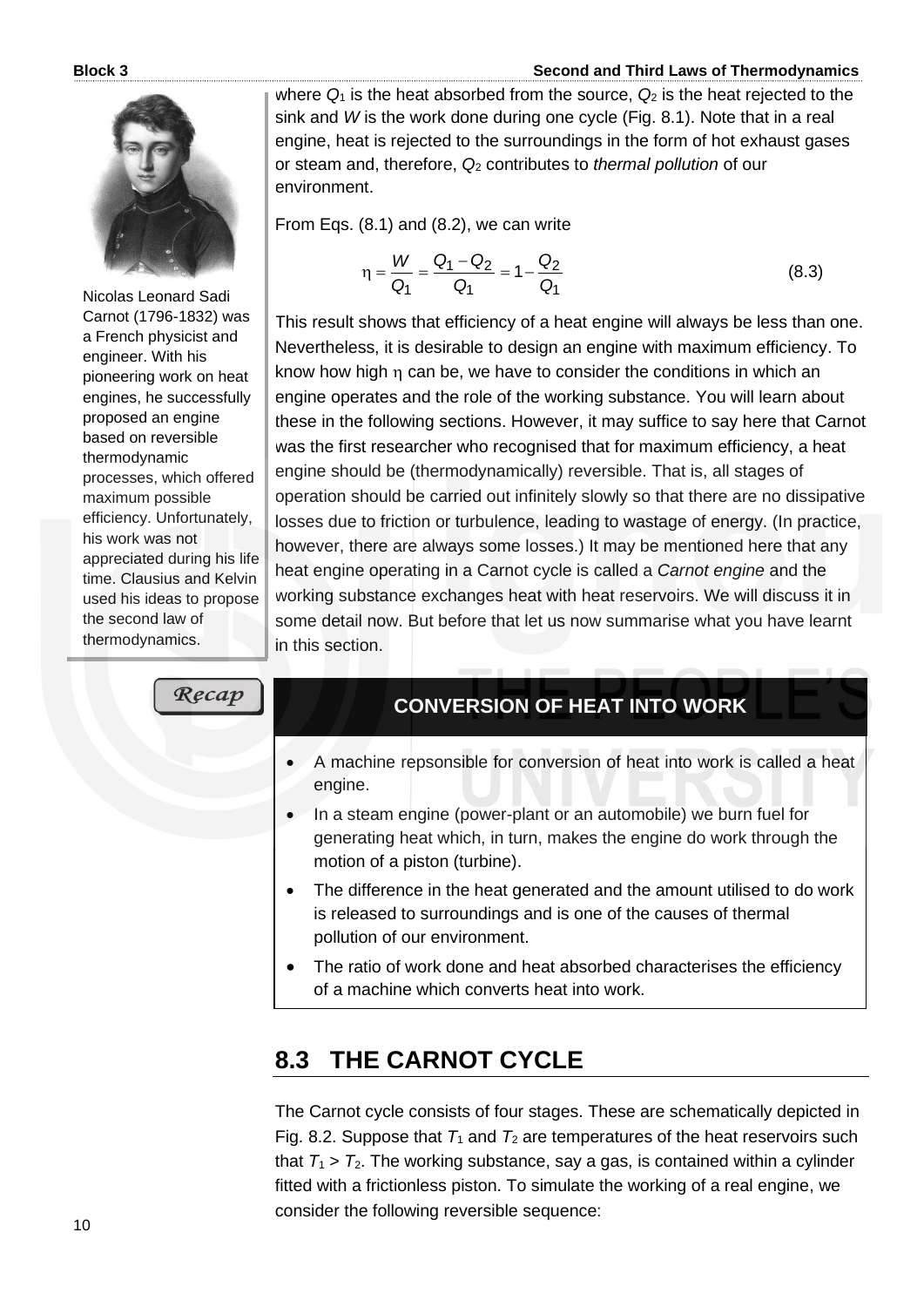i) isothermal expnasion, ii) adiabatic expansion, iii) isothermal compression, and iv) adiabatic compression.



**Fig. 8.2**: **Four stages in the Carnot cycle.**

To realise the processes stated above in an engine, it is operated as follows:

1*.* We place the cylinder in thermal contact with the hot reservoir and let the gas undergo *reversible isothermal expansion*. Suppose heat *Q*<sup>1</sup> flows from the reservoir into the gas in this process. We have indicated this change as *A* to *B* on the *p*-*V* diagram in Fig. 8.3. (It was similarly depicted in Fig. 7.8 in TQ 9 in Unit 7). Note that the process is reversible so that the temperature of the working substance continues to be equal to the temperature of the reservoir during heat transfer.



**Fig. 8.3**: **Carnot cycle on indicator diagram.**

- 2. Next, the gas is thermally isolated and allowed to undergo *reversible adiabatic expansion*. The temperature falls from  $T_1$  to  $T_2$ , the temperature of the cold reservoir. Do you know, why the temperature drops? It is because work is done by the gas at the cost of its internal energy. This change is indicated as *B* to *C* on the *p*-*V* diagram.
- 3. On attaining the state defined by *C*, the working substance is at relatively low pressure and to use it in a cycle, it has to be restored to its initial state. Therefore, the gas is compressed in two stages: First isothermally and then adiabatically. This is done by placing the cylinder in thermal contact with the cold reservoir at lower temperature  $T_2$  and compressing the gas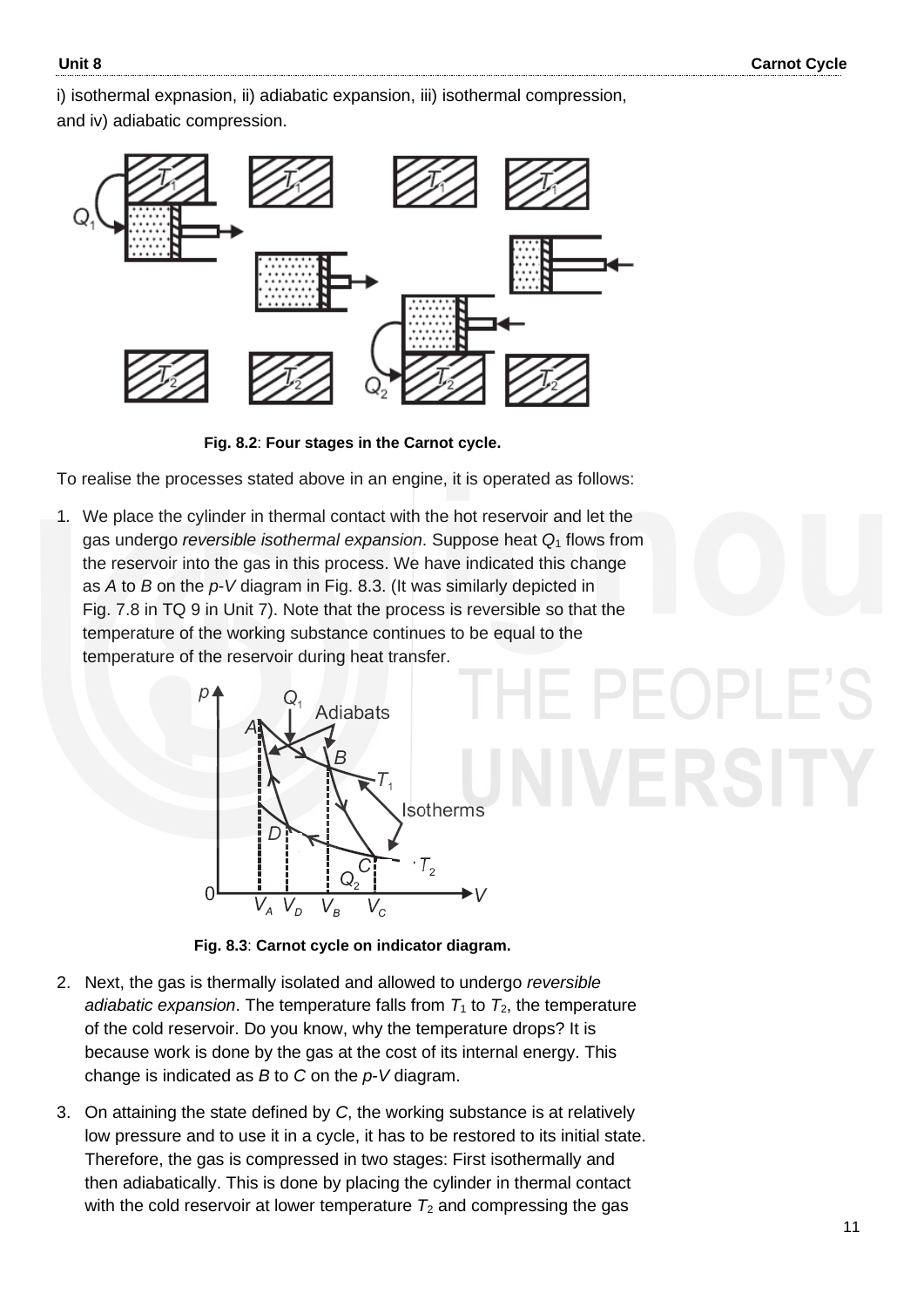(8.5)

(8.6)

isothermally and reversibly. Suppose heat *Q*<sup>2</sup> is given up by the gas to the cold reservoir. This change is indicated as *C* to *D*.

4. Next, the gas is thermally isolated and compressed under reversible adiabatic conditions till its original state is restored.

#### **8.3.1 Efficiency of a Carnot Engine**

While answering TQ 9 of Unit 7, you have obtained expression for the work done by the gas in a Carnot engine. We just quote the result here:

$$
W = nRT_1 \ln (V_B / V_A) - nRT_2 \ln \frac{V_C}{V_D}
$$
 (8.4)

To simplify this expression, we note that *B* and *C* (in Fig. 8.3) lie on the same adiabatic curve. Then, using Eq. (7.21), we can write

$$
T_1 V_B^{\gamma - 1} = T_2 V_C^{\gamma - 1}
$$

$$
\frac{T_1}{T} = \left(\frac{V_C}{V}\right)^{\gamma - 1}
$$

or

or

Similarly, for states *D* and *A* we can write

*B C V*

 $\overline{\phantom{a}}$  $\bigg)$ 

2 1

2 1

*T T*

*T*

l  $\overline{\phantom{0}}$ 

$$
= \left(\frac{V_D}{V_A}\right)^{\gamma-1}
$$

 $\overline{\phantom{a}}$ I J  $\setminus$ 

To simplify Eq. (8.7) we use the algebraic theorem that if powers are positive and equal, the bases are also equal.

On comparing Eqs. (8.5) and (8.6), we get

$$
\left(\frac{V_C}{V_B}\right)^{\gamma-1} = \left(\frac{V_D}{V_A}\right)^{\gamma-1} \tag{8.7}
$$

**IIVERSITY** 

We can rewrite it as

$$
\left(\frac{V_C}{V_B}\right) = \left(\frac{V_D}{V_A}\right)
$$

You have learnt in TQ 9 in Unit 7 that using the first law of

thermodynamics for an isothermal process, we can write

 $W_1 = Q_1$ 

since  $\Delta U = 0$ 

Work done by the gas on the piston is given by

$$
W_1 = \int_A^B pdV
$$
  

$$
W_1 = Q_1 = nRT_1 \int_{V_A}^{V_B} \frac{dV}{V}
$$
  

$$
\therefore Q_1 = nRT_1 \ln(V_B/V_A)
$$

$$
\frac{V_B}{V_A} = \frac{V_C}{V_D}
$$

Using this result in Eq. (8.4), we get

$$
W = nR(T_1 - T_2) \ln(V_B / V_A)
$$
 (8.8)

On substituting this expression for *W* in Eq. (8.4), we can express the efficiency of a Carnot engine in terms of the temperatures within which it operates:

$$
\eta = \frac{W}{Q_1} = \frac{nR}{nRT_1} \frac{(T_1 - T_2) \ln(V_B / V_A)}{\ln(V_B / V_A)}
$$

$$
= \frac{(T_1 - T_2)}{T_1} = 1 - \frac{T_2}{T_1}
$$
(8.9)

We can draw the following conclusions from this result: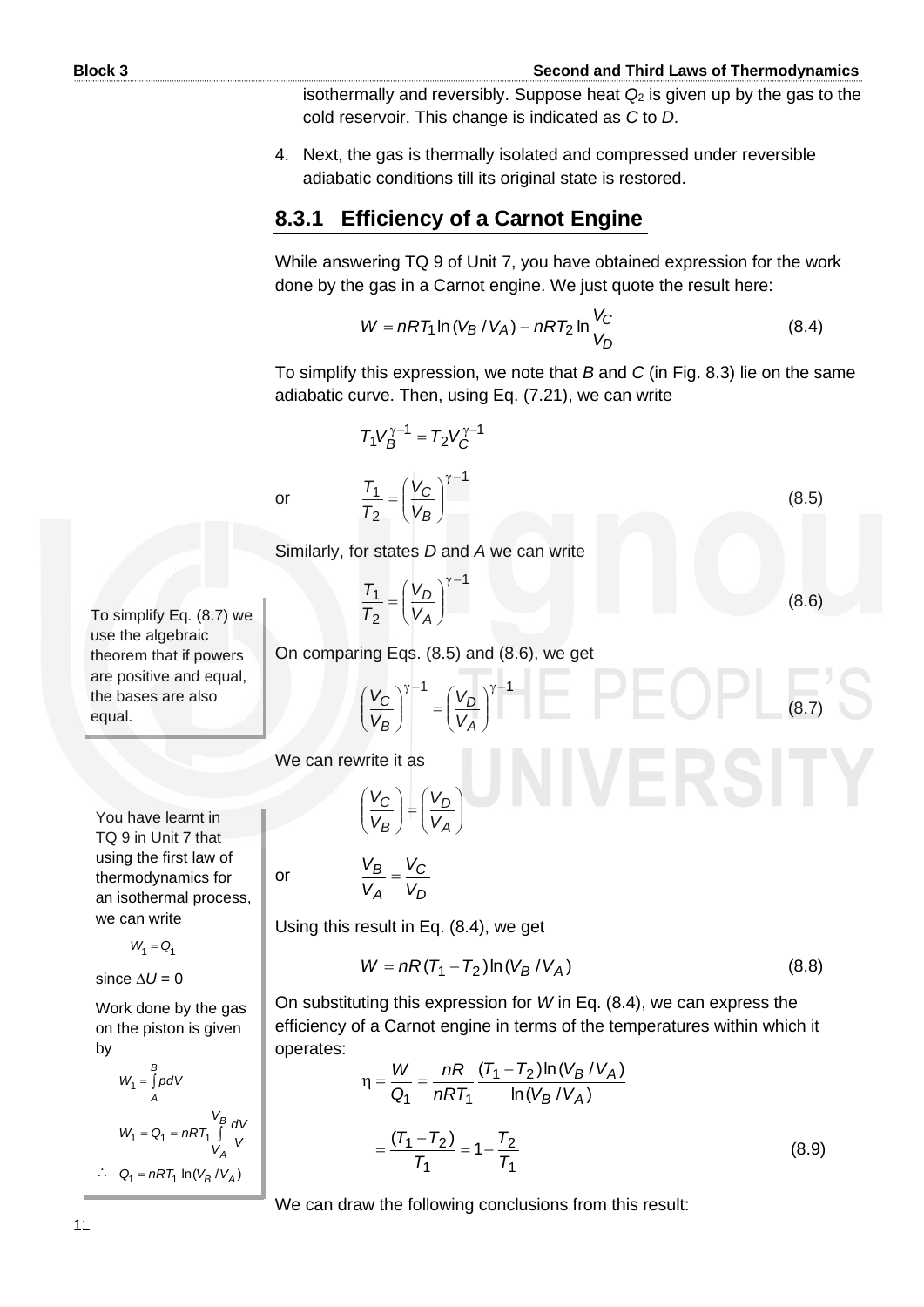- 1. Efficiency of a Carnot engine depends on the temperature difference between the source and the sink; greater the difference, higher will be efficiency. In practice, the temperature of the sink is limited by the surroundings and the only way to increase  $\eta$  is to raise temperature of the source,  $\mathcal{T}_1.$  It means that heat is more useful when it is supplied at a higher temperature. This explains why saturated steam at high pressure is a more efficient working substance.
- 2. Efficiency of a Carnot engine is less than one. This is a fundamental limitation imposed on the convertibility of heat into work by the second law of thermodynamics. (We know that most of the electricity is generated in large fossil fuel (coal, oil, gas) or nuclear power plants. These are basically heat engines (where energy is released in chemical or nuclear reactions).

The working substance, water, gets heated in a boiler and converted into steam at high pressure. It is made to expand adiabatically in a turbine, which is coupled to a generator and converts mechanical energy into electrical energy. The maximum efficiency of a power plant is about 50%. (This is also true of diesel and petrol engines.) It means that only half of the heat generated (fuel used) in a plant is converted into useful work. In fact, a substantial amount of our expensive fuel ends up as waste heat; it is released in the environment and causes thermal pollution, which is responsible for various ecological problems. It is, therefore, desirable to design maximum efficiency engines.

3. If the source and the sink are at the same temperature, the efficiency will be zero. It means that we cannot operate an engine (and convert heat into work) if there is no temperature difference. To understand this, consider the following situation:

You take a motor boat to sea and run out of fuel. (If you are lucky, you may be rescued by another boat.) The first law of thermodynamics permits you safe return as the ocean has a vast amount of energy. But the second law tells us that this energy cannot be converted into useful work because ocean surface is at an almost uniform temperature.

- 4. The efficiency of a Carnot engine is independent of the nature of the working substance. You may expect that real engines will also be independent of the working substance and ask: Why are we then so concerned about a particular fuel? The answer to this question lies in their availability, economics, tenchonological feasibility and environmental factors. That is to say, thermodynamic considerations alone do not decide between various fuels and methods of harnessing energy sources.
- 5. On comparing the expressions of efficiency given in Eqs. (8.3) and (8.9), we can correlate the ratios of heat absorbed and heat rejected to temperature of the source and temperature of the sink:

$$
\frac{Q_1}{Q_2} = \frac{T_1}{T_2}.
$$

Before proceeding further, answer the following SAQ.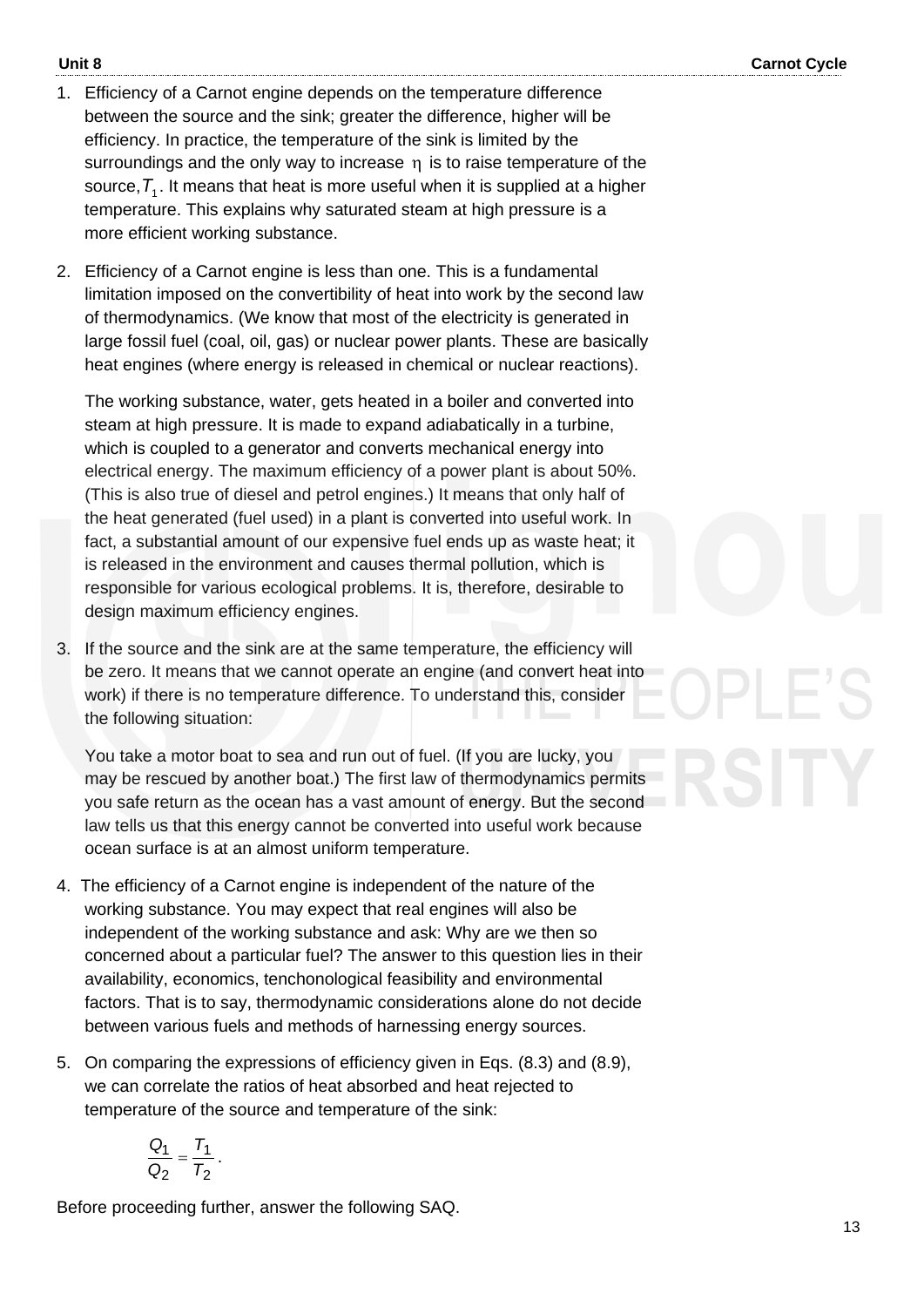#### *SAQ 1* –**Carnot engine**

Can efficiency of a Carnot engine be increased more effectively by increasing  $T_1$  or lowering  $T_2$ ? Explain your answer.

You should now go through the following solved example.

## *XAMPLE 8.1***: EFFICIENCY CALCULATION**

The cluster of nuclear power plants at Tarapur produces 540 MW electric power. In the reactor core, energy is released (as heat) at the rate of 1600 MW. Steam produced in the reactor enters the turbine at a temperature of 560K and leaves it at 350K. Calculate the efficiency of the power plant.

**SOLUTION ■** The thermodynamic efficiency is given by Eq. (8.9):

$$
\eta = 1 - \frac{T_2}{T_1} = 1 - \frac{350K}{560K} = 0.375
$$

That is, the system is only 37.5% efficient.

The actual efficiency of a power plant is defined as the ratio of the electric power output to the thermal power produced:

$$
\eta = \frac{540 \text{MW}}{1600 \text{MW}} = 0.337
$$

The waste heat of 1060 MW is normally discharged in a river (like Ganges, Mahanadi) or sea. This is a huge amount of energy and harmful for aquatic life.

To reduce problems arising out of this, the designers of the power plant at Narora (UP) made use of cooling towers where expandig steam is made to cool by releasing heat to the atmosphere (air) rather than to water. This nevertheless causes thermal pollution in the troposphere.

Diesel engines used in vehicles constitute another example of heat engines. A typical automobile engine operates at about 800K and releases exhaust gases to the environment at about 300K.

The maximum possible efficiency is then

$$
\eta = 1 - \frac{300K}{800K} = 0.63
$$

In practice, the actual efficiency is much lower  $($   $\sim$  40%) and emanating hot gases are responsible for thermal pollution of our environment.

You may now like to answer an SAQ.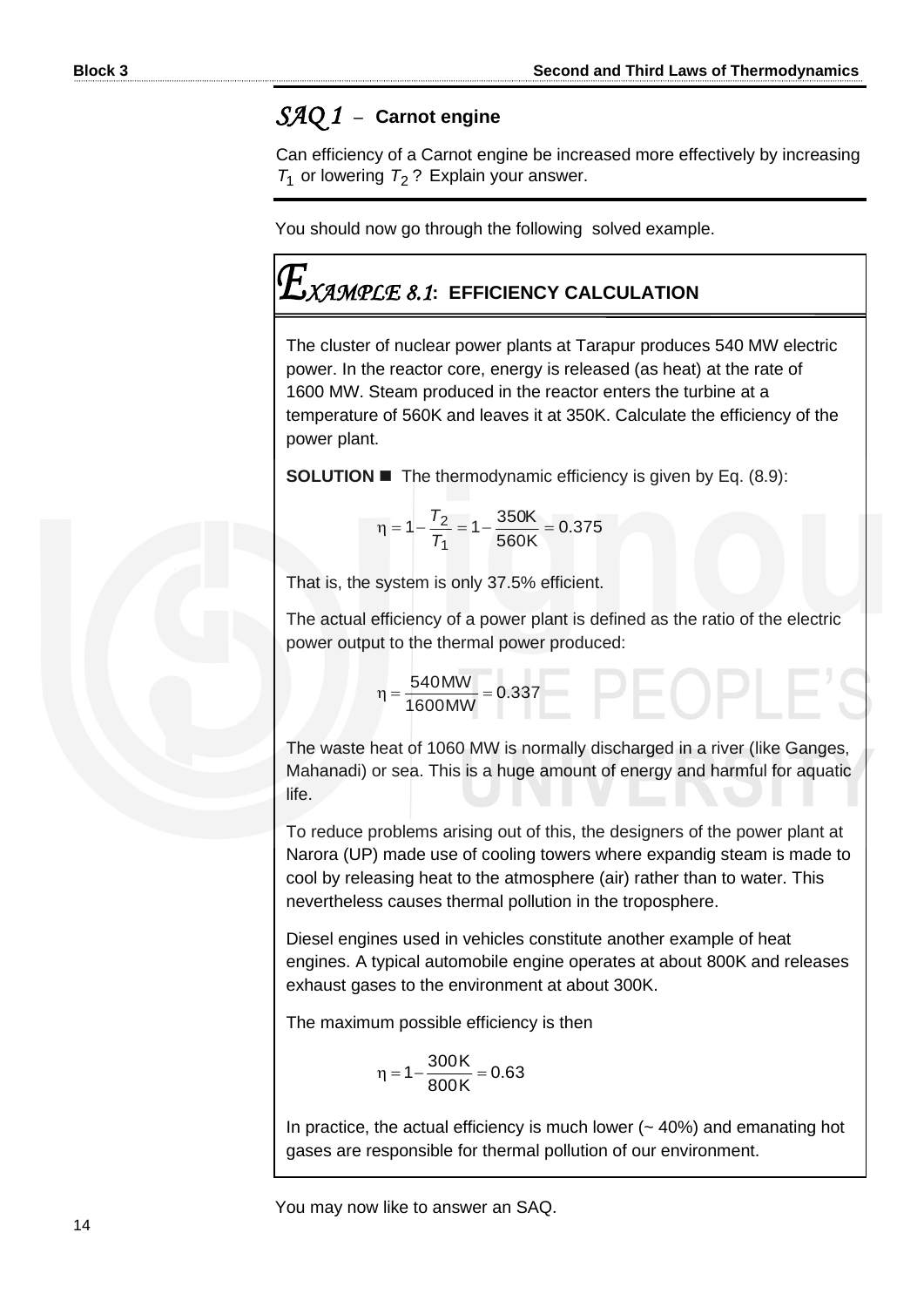#### *SAQ 2* –**Efficiency of a****Carnot engine**

- a) In the tropics, the temperatures at the surface of the ocean and at a depth of 300m are  $25^{\circ}$ C and  $5^{\circ}$ C, respectively. Will you recommend to tap this energy? Discuss.
- b) A Carnot engine is made to work between ice point (273K) and nitrogen temperature (77K). Calculate its efficiency. Is it possible to attain this figure in actual practice?

Now go through the following example.

$$
E_{XAMPLE 8.2: EFFCIENCY OF A CARNOT ENGINE}
$$

A Carnot engine has an efficiency of 60% when its sink temperature is at  $27^{\circ}$ C. Calculate the change in the source temperature for increasing its efficiency to 70%.

**SOLUTION ■** Let the initial temperature of the source be  $T_1$ . The temperature of the sink,  $T_2 = 27$ °C = 300K.

Using Eq. (8.9) for a Carnot engine, we can write

$$
\eta = 1 - \frac{T_2}{T_1} = 1 - \frac{300}{T_1} = 0.6
$$

On rearranging terms and solving for  $T_{1}$ , we get

$$
T_1 = 750 \text{ K}
$$

Let the temperature of the source be raised to  $(750 + T)$ K for efficiency to become 70%. Thus, we can write

$$
\eta = 1 - \frac{300}{(750 + T)} = 0.7
$$

On solving this, we get,  $T = 250K$ 

Hence, the temperature of the source should be raised by 250 K.

### *SAQ 3* –**Efficiency of a****Carnot engine**

An engine has an efficiency of 40%. Its efficiency is to be raised to 45%. By how much must the temperature of the source be increased if heat is released to atmosphere at 27°C?

You will now agree that the beauty of Carnot cycle lies in the fact that all its stages are completely reversible. So if you invert the sequence of processes occuring in a heat engine, you will obtain a refrigerator. Do you know that an air conditioner is also a refrigerator designed to cool a room? (The first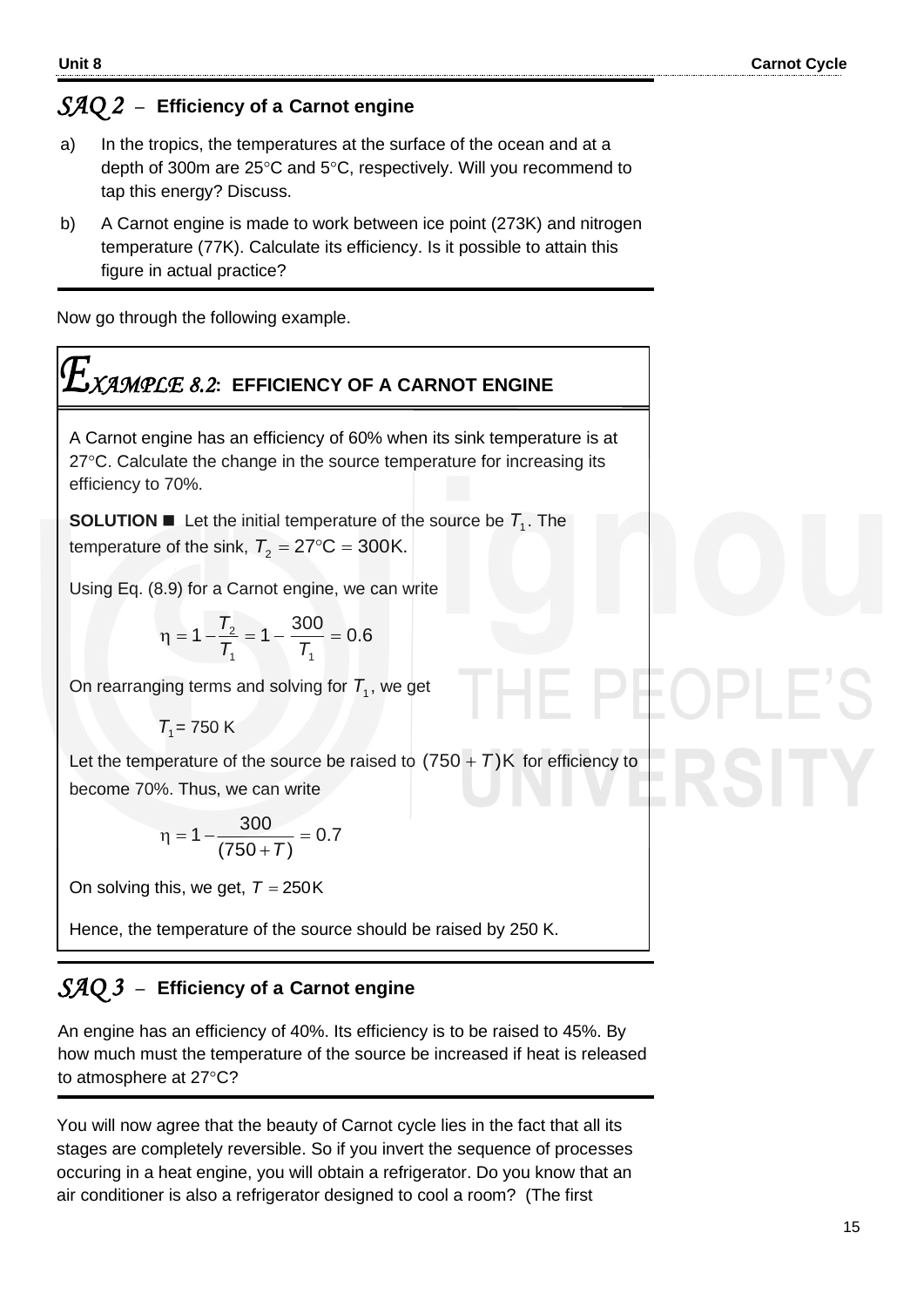modern electrical air conditioner was designed by Willis Carrier in 1902 in Buffalo, New York.) Let us now understand the physics of this device.

#### **8.3.2 Carnot Cycle as Refrigerator**

Most of us now use refrigerators in our homes to keep various food items fresh so that they do not get stale and lose taste. This is done by keeping these cool. Have you ever thought: How is cooling achieved in a refrigerator? The most beautiful aspect of a Carnot engine is that we can run the whole system backward so that the sequence of events and their functions are reversed. Thus, Carnot cycle working in the reverse direction will act as an ideal *refrigerator*, in which heat is extracted from the reservoir at lower temperature and transferred to the reservoir at higher temperature. Therefore, in a sense, a refrigerator is also a heat engine.

Let us re-examine Fig. 8.3 again. If the directions of the arrows are reversed, the cycle *ABCDA* becomes *ADCBA* . Since each process is reversible, the cycle is also reversible. Therefore, magnitudes of heat taken, heat rejected and the work done remain the same, except that their signs are reversed. It means that heat  $Q_2$  is absorbed by the working substance from the lower temperature reservoir and heat *Q*1 is rejected to the reservoir at higher temperature. And the work *W* represents the work done on the system (Fig. 8.4). In a domestic refrigerator, heat is pumped out of its interior, which is at a temperature lower than the surroundings and work is done by the motor driving the refrigerator. Thermodynamically, a refrigerator makes heat to flow from a lower temperature to a higher temperature, i.e., in a direction it does not spontaneously go. You can feel it by putting your hand near the coils, body, of the refrigerator. (You should not however touch the coils.)



**Fig. 8.4**: **A Carnot refrigerator.**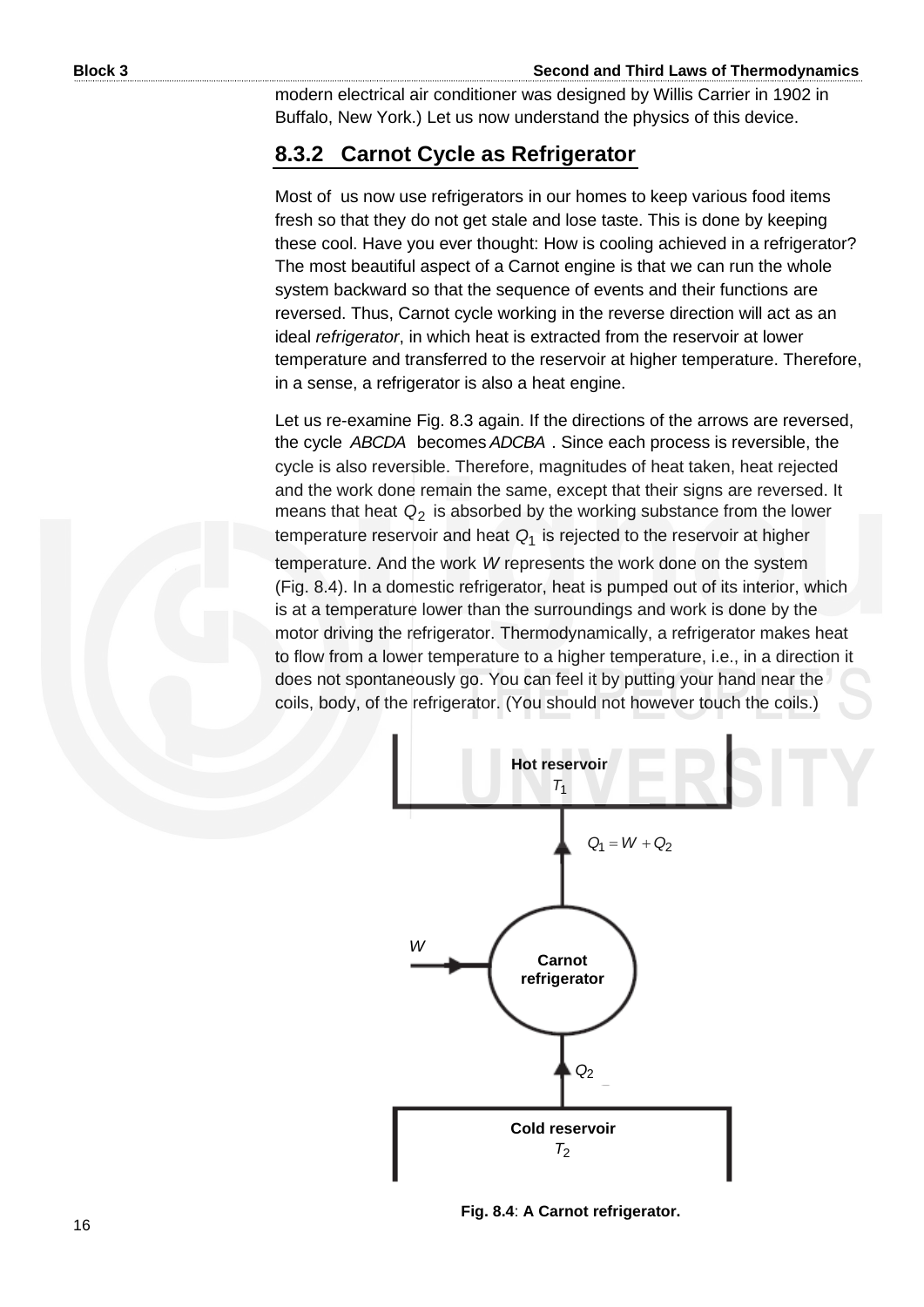The ability of a refrigerator is rated in terms of the *coefficient of performance* or *figure of merit*. We denote it by the symbol  $\omega$  and define it as

work input heat extracted at low temperature from the object to be refrigerated  $\omega =$ 

Mathematically, we write

$$
\omega = \frac{Q_2}{W} = \frac{Q_2}{Q_1 - Q_2}
$$
 (8.10)

where  $\mathsf{Q}_2$  is heat absorbed at the low temperature (cooler body) and  $\mathsf{Q}_1$  is heat rejected at higher temperature (kitchen environment).

In terms of temperatures of the eatables kept inside the refrigerator and the kitchen environment, we can express the coefficient of performance as

$$
\omega = \frac{T_2}{T_1 - T_2} \tag{8.11}
$$

where  $T_1$ and  $T_2$ , respectively denote the temperatures of the kitchen environment and the eatables kept inside the refrigerator.

On comparing the expressions for  $\omega$  given by Eqs. (8.10) and (8.11), we can write

$$
W = Q_2 / \omega = Q_2 \left( \frac{T_1 - T_2}{T_2} \right)
$$
 (8.12)

We can derive following conclusions from Eqs. (8.11) and (8.12):

- i)  $\omega$  is directly proportional to  $T_2$  . That is, the coefficient of performance will be small when  $\mathcal{T}_2$  is low. In fact,  $\omega$  approaches zero as  $\mathcal{T}_2 \rightarrow 0$ . This means that more work will have to be done or more energy will be used up by the refrigerator for transferring the same amount of heat as  $\, T_{2}^{}$ decreases. If  $T_{2} = 0$  , infinite amount of work will be required to produce cooling. This essentially implies that it is not possible to attain absolute zero mechanically.
- ii)  $\omega$  is inversely proportional to  $T_1 T_2$ , i.e., lesser the difference between the hot and cold bodies, greater will be the coefficient of performance. As  $(T_1 - T_2)$  approaches zero,  $\omega$  approaches infinity. This means that a refrigerator will be most effective when eatables/chemicals placed inside it are close to the temperature of surroundings. So to conserve energy, it is advisable to put eatables in a kitchen refrigerator while they have cooled to room temperature. (You may have seen your maid/mother/sister allowing boiled milk to cool down to room tempearture before putting it in the refrigerator. If they are not doing so, advise them accordingly.)
- iii) Unlike the efficiency of a heat engine, the coefficient of performance of a refrigerator can be *greater than unity*. That is, the amount of heat removed from the refrigerated space can be greater than the work input. (In fact, one of the reasons for expressing the efficiency of a refrigerator by another nomenclature – the coefficient of performance – is the intention to avoid confusion of having thermal efficiencies greater than unity.) To give you an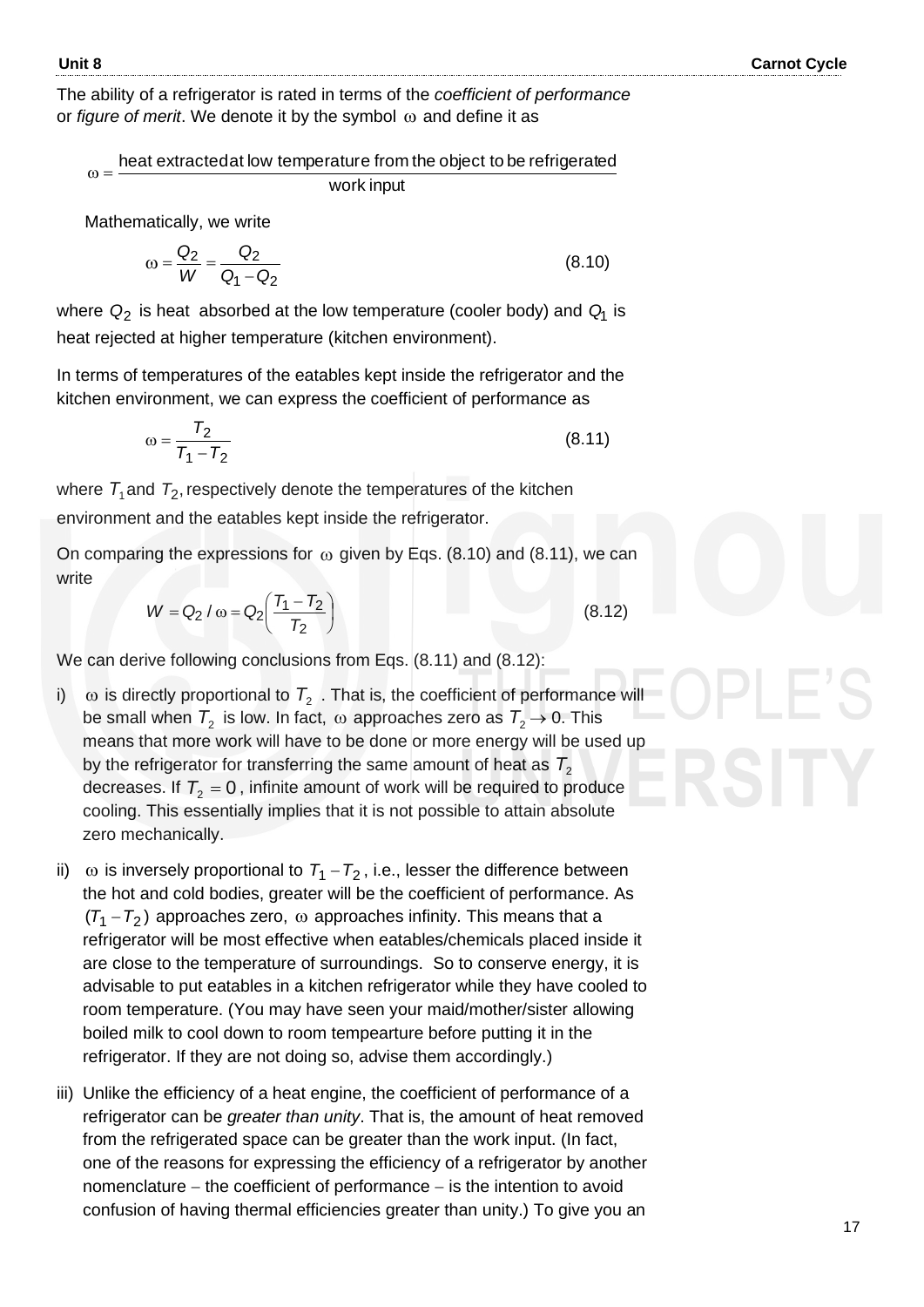idea about the figure, let us consider that freezer in a refrigerator or cold storage is maintained at  $-10^{\circ}$ C and the room temperature is 30 $^{\circ}$ C. You can readily convince yourself that the value of coefficient of performance in this case will be  $\omega = \frac{288}{10} = 6.58$ 40  $\omega = \frac{263}{10} = 6.58$ .

You should now go through the following examples to grasp the ideas discussed in this section.

## *XAMPLE 8.3***: COEFFICIENT OF PERFORMANCE**

A typical home freezer operates between −18°C and 30°C. Calculate the maximum value of  $\omega$  of this refrigerator. With this  $\omega$ , how much electrical energy would be required to freeze 0.5 kg of water, initially at  $0^\circ$ C. Given latent heat of fusion = 334 kJ kg<sup>-1</sup>.

**SOLUTION ■** The coefficient of performance is given by Eq. (8.11) as

$$
\omega = \frac{T_2}{T_1 - T_2} = \frac{255K}{303K - 255K} = \frac{255K}{48K} = 5.3
$$

To produce 0.5 kg of ice, you have to extract heat from water. It is given by

$$
Q = mL
$$

where *L* is latent heat of fusion. Hence,

$$
Q_2 = (0.5 \text{ kg}) \times (334 \text{ kJ kg}^{-1}) = 167 \text{ kJ}
$$

Using Eq. (8.10), you can write:  $W = \frac{32}{5} = \frac{107}{50} = 31.5$ kJ 5.3  $\frac{2}{2} = \frac{167kJ}{5.8} =$  $\omega$  $W = \frac{Q}{A}$ 

In actual practice,  $\omega$  would be lower and the corresponding work input would be higher because a real engine is not completely reversible.

### *XAMPLE 8.4***: COEFFICIENT OF PERFORMANCE**

A domestic refrigerator is driven by a 1000 W electric motor, which operates at an efficiency of 60%. If the refrigerator can be treated as a reversible heat engine operating between −10°C and 20°C, calculate the time required by it to freeze 10 kg of water which is at  $0^{\circ}$ C. Neglect heat losses. Take latent heat of fusion of ice as 334 kJ kg $^{\text{-}1}$  .

**SOLUTION ■** We know that work done by a refrigerator is given by

$$
W = Q_2 \left( \frac{T_1}{T_2} - 1 \right)
$$

Here  $T_1$  = 20 °C = 293 K , and  $T_2$  = –10°C = 263 K . Since the refrigerator is being driven by a motor of 1000 W with 60% efficiency, we get

$$
W = 1000 \times \frac{60}{100} = 600 \text{ W} = 600 \text{ Js}^{-1}
$$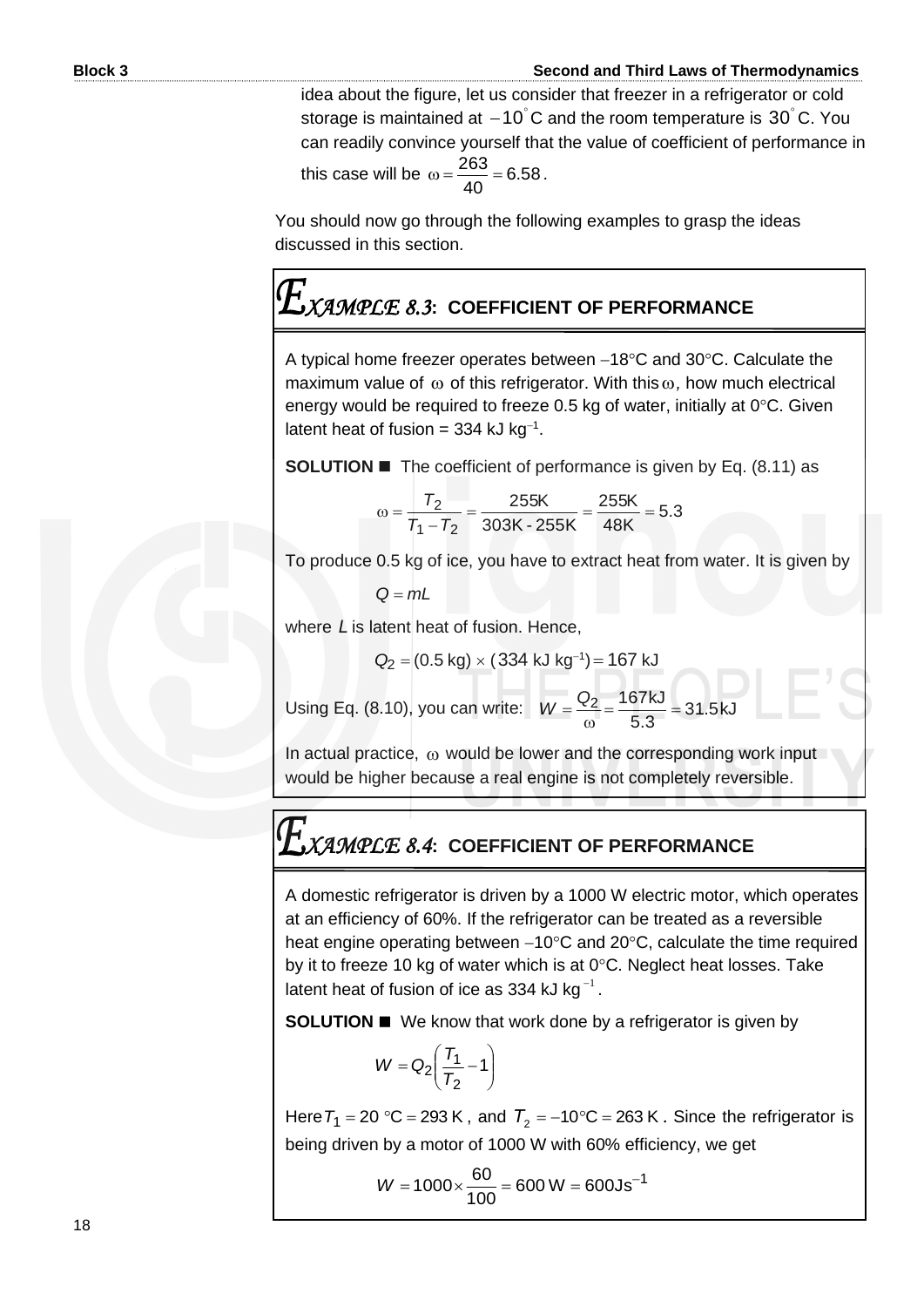**Unit 8** Carnot Cycle

Hend

ce, 
$$
Q_2 = W \times \frac{T_2}{T_1 - T_2} = 600 \times \frac{263K}{293K - 263K} = 5260 \text{Js}^{-1}
$$
.

But the heat required to freeze 10 kg of water  $= mL = 10 \times 334$  KJ. Hence the time required to extract  $334X10<sup>4</sup>$  J of heat

$$
t = \frac{334 \times 10^4 \text{ J}}{5260 \text{Js}^{-1}} = 635 \text{s} = 10 \text{ min } 35 \text{s}
$$

In a household refrigerator, Freon-12 is used as the working substance. It has a boiling point of  $-29^{\circ}$  C. (Freon-12 is a gas at room temperature.) Freon gas in a tube is made to expand suddenly from high pressure to low pressure. In this process it cools and a vapour-liquid mixture is obtained. This cold fluid, circulated through expansion coil around the region to be cooled, absorbs heat from the eatables kept inside the refrigerator and the entire liquid in the mixture changes into vapour. The vapour is compressed and work is done by the compressor on the vapour. The temperature as well as pressure of the vapour rise. The compressed vapour rejects heat to the surrounding medium such as the kitchen air and condenses through a set of tubes (called condenser and located at the back of the refrigerator).

It has been observed that CFCs adversely affect the life protecting layer of ozone in our atmosphere. So, there is now growing emphasis on phasing out CFCs. In India, non-CFC refrigerators are available.

An air-conditioner is also a refrigerator and the refrigerated space is a room rather than the food compartment. A window air-conditioning unit produces cooling by discharging heat of the air in the room outside. (When you travel by an aeroplane, sit in an air-conditioned room/office for long hours, it is advisable to drink water every half-hourly to avoid dehydration due to loss of body heat in the form of perspiration.) The same unit can also be used as heat pump by installing it backward. Now-a-days, systems fitted with controls so as to operate them as air-conditioners in summer and as heat pump in winter are available in the market.

We hope that now you appreciate the importance of Carnot's work on convertibility of heat into work. In fact, Carnot's genius lay in his imagination that a heat engine is the most efficient machine when it is operated in a reversible cycle. Historically, the work of Carnot led to the formulation of the second law of thermodynamics, which is a generalization of certain experiences and observations about the direction of transfer of thermal energy. This law has been stated in two different ways: (i) by Kelvin and Planck and (ii) by Clausius. We now discuss these in turn.

#### **8.4 THE SECOND LAW OF THERMODYNAMICS**

Kelvin and Planck confined themselves to the working of a heat engine and summarised the fact that it converts only a part of heat into work; the rest is rejected to a sink at a lower temperature. Let us now learn about it.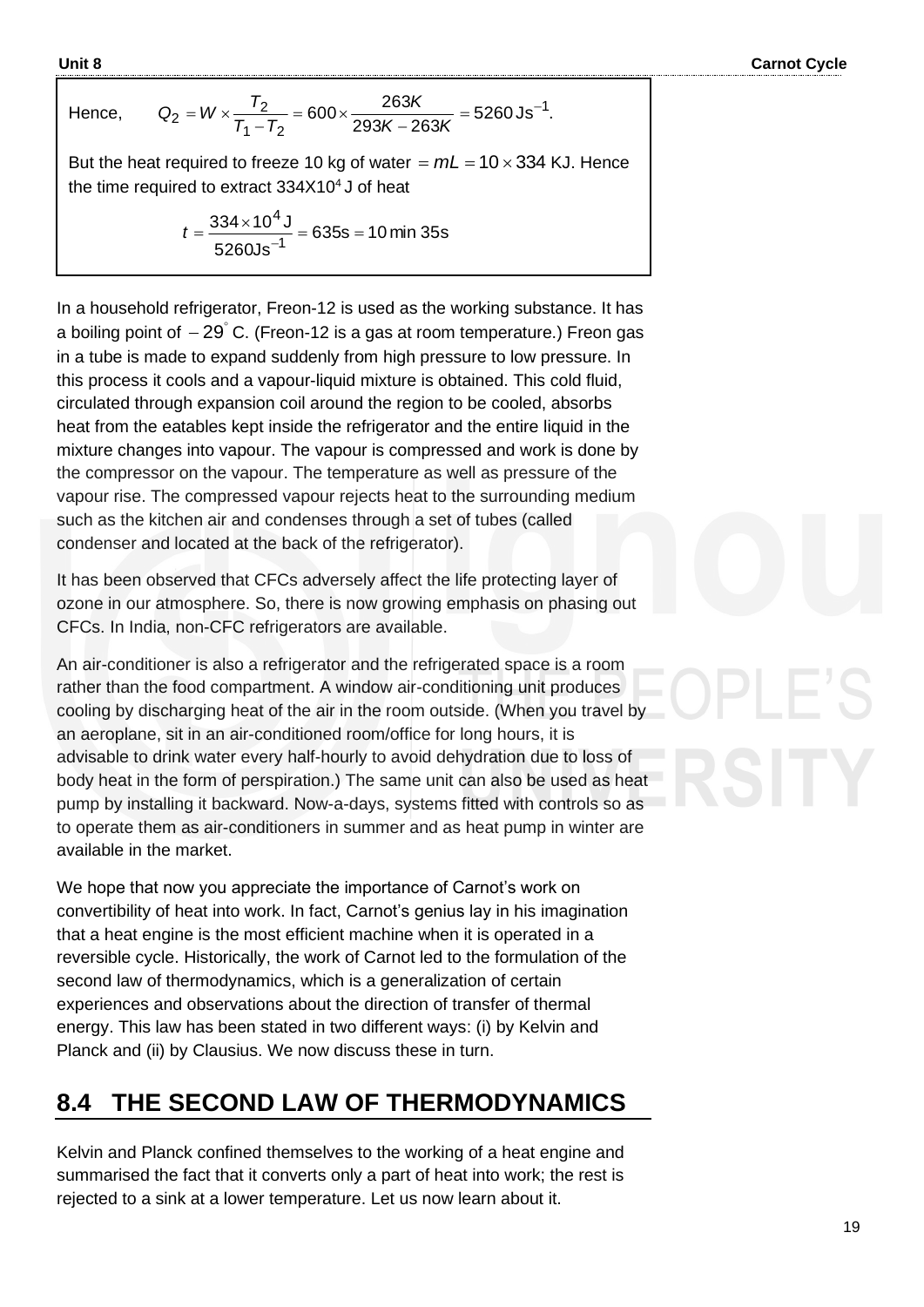#### **8.4.1 The Kelvin-Planck and Clausius Statements**

Kelvin-Planck statement of the second law of thermodynamics is as follows:

*No process is possible whose sole result is complete conversion of heat into work.*

This statement implies that one cannot devise a machine which just absorbs heat from a reservoir and produces 100% work. That is, we need two reservoirs for exchange of heat and running an engine in a cycle.

There are other processes in which energy is conserved but they do not occur. For example, it is a fact of experience that heat does not flow on its own from a body at a lower temperature to a body at higher temperature. That is, spontaneous heat flow is unidirectional and is a fact of experience. It is contained in the Clausius statement of the second law of thermodynamics, which is as follows:

*No process is possible whose sole result is the transfer of heat from a body at a lower temperature to a body at a higher temperature.*

Note that Clausius statement is relevant for the working of a refrigerator. An important implication of this statement is that it is not possible to transfer heat from a cold body to a hot body without some change somewhere, including the working substance/surroundings of the system.

Note that the two statements of the second law apparently seem different or unconnected but they are equivalent. In fact, each statement implies the other. If one statement is untrue, will the other statement necessarily be untrue? Indeed, it is so and the truth of either form is both a necessary and sufficient condition for the truth of the other. We now discuss the equivalence of Kelvin-Planck and Clausius' statements.

#### **8.4.2 Equivalence of Kelvin-Planck and Clausius Statements**

The equivalence of these statements implies that if one statement is untrue, the other statement is necessarily untrue.

1. Let us suppose that the Clausius statement of the second law is violated by a hypothetical refrigerator *A*. Suppose that it transfers *Q*2 units of heat in each cycle from a cold reservoir at temperature  $T_2$  to a hot reservoir at temperature  $T_1$  without expenditure of any work (Fig. 8.5a). Let us now assume that a heat engine working between the same heat reservoirs draws an amount of heat *Q*<sup>1</sup> from the hot reservoir and rejects heat *Q*<sup>2</sup> to the low temperature reservoir and performs work *W<sub>net</sub>* = Q<sub>1</sub> − Q<sub>2</sub> in one cycle. Further, suppose that the heat engine operates at such a rate that it completes one cycle in the same period as does the refrigerator.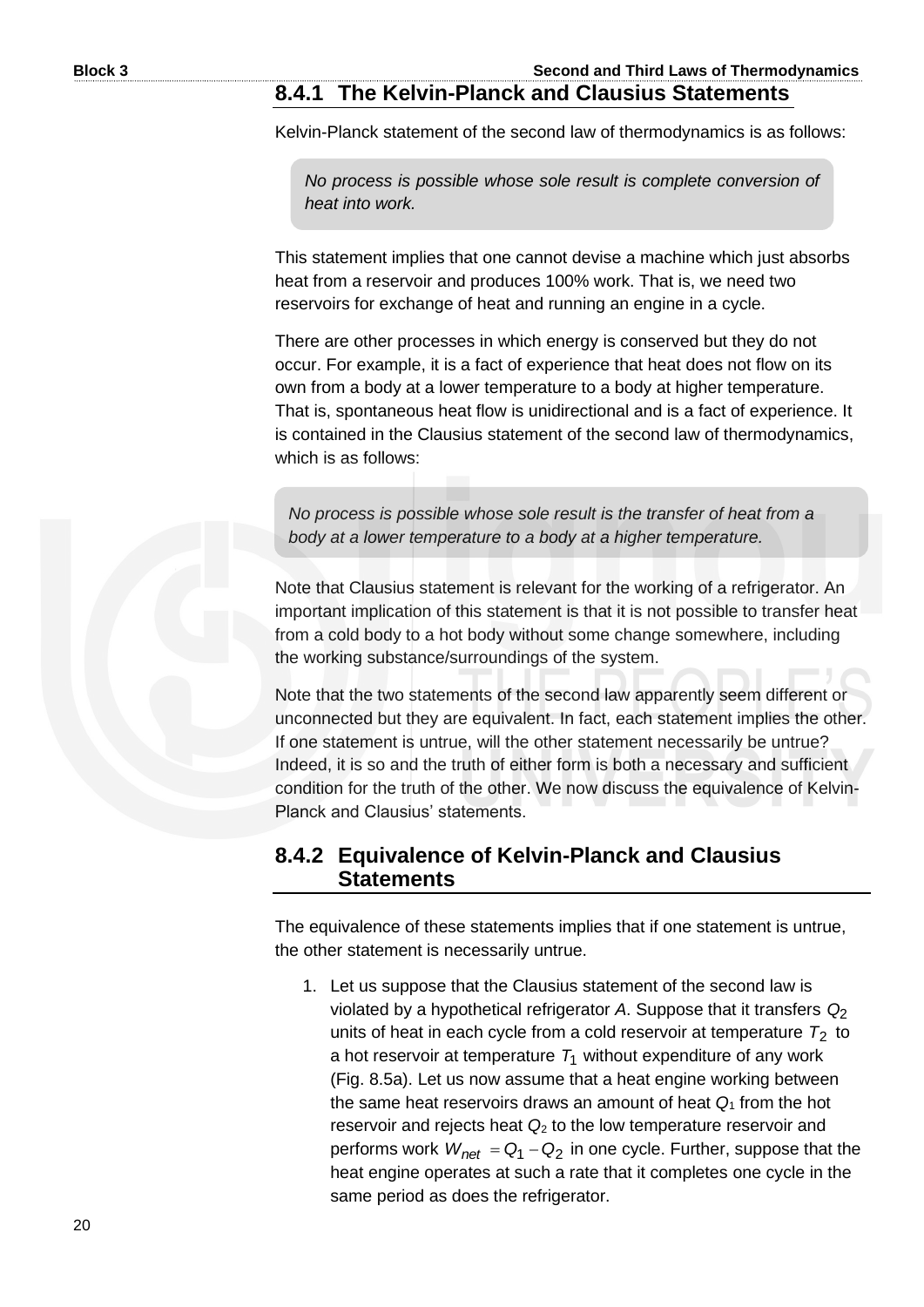



**Fig. 8.5**: **a) Refrigerator** *A* **supposedly violates the Clausius statement of the second law, whereas** *B* **does not violate the law; b) the composite engine violates the Kelvin-Planck statement.** 

Now suppose that a composite engine is formed by considering the refrigerator and the heat engine to act together (Fig. 8.5b).

Since the heat drawn by the heat engine  $Q_2$  is equal to the heat rejected by the refrigerator, the need for the hot reservoir will be eliminated completely, if heat *Q*<sup>1</sup> were fed to the heat engine by the hotter reservoir. That is, even though the composite engine exchanges heat with only one reservoir at a fixed temperature, there is net work output in each cycle.

Such a composite engine obviously violates Kelvin-Planck statement, which implies that no engine can run with just one reservoir.

2. To prove that if Kelvin-Planck statement is violated, the Clausius statement is also violated, let us consider a hypothetical heat engine which extracts heat Q<sub>1</sub> from the hot reservoir, converts it completely into work and rejects no heat to the low temperature reservoir (Fig. 8.6a).



**Fig. 8.6**: **a) Heat engine** *A* **violates Kelvin-Planck statement of the second law, whereas refrigerator** *B* **does not violate the law; b) the composite engine violates Clausius' statement.**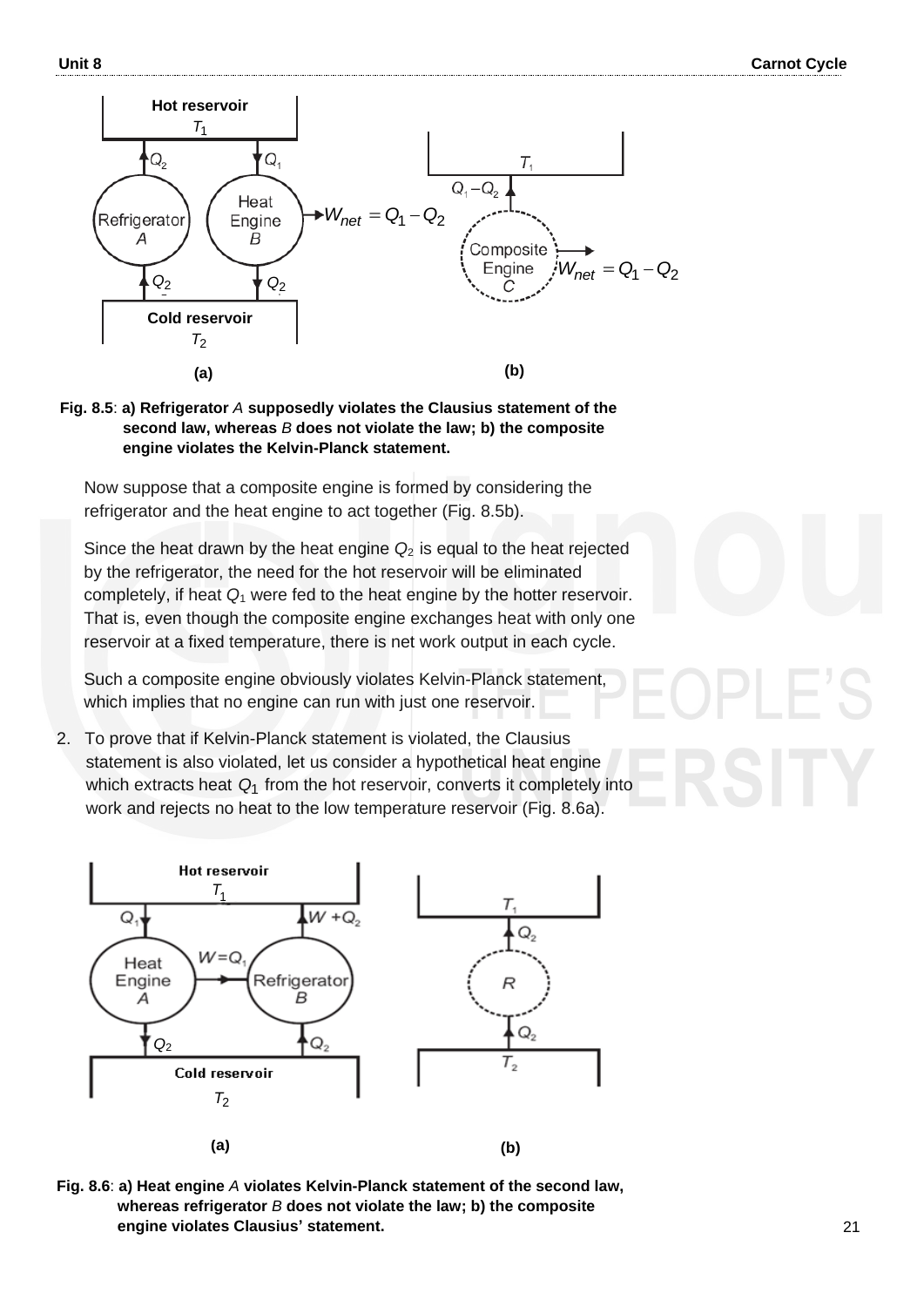Suppose that the work performed by the heat engine is used to drive a refrigerator operating between reservoirs at temperatures  $\tau_1$  and  $\tau_2$ . Further, suppose that the refrigerator absorbs heat *Q*2 from the low temperature reservoir and rejects heat  $W$  +  $\mathsf{Q}_2$  to the hot reservoir per cycle. As before, we also assume that the refrigerator completes one cycle in the same period as does the heat engine.

You will agree that the refrigerator by itself does not violate any law but when it is made to form a composite engine with a heat engine (Fig. 8.6b), the net result of operation of the composite system will be to transfer heat  $\mathsf{Q}_2$  from the low temperature reservoir to the higher temperature reservoir **without any external work**. This obviously violates Clausius statement of the second law. You can now conclude that both the statements of the second law are equivalent.

Having analysed the operation of Carnot cycle, we can do two things: a) show that no real engine can be more efficient than the Carnot engine, i.e., prove *Carnot theorem*, and b) introduce the concept of *thermodynamic temperature*.

Let us now discuss Carnot theorem.

#### **8.5 CARNOT THEOREM**

Carnot theorem states that *of all heat engines working between the same (constant) temperatures, the reversible Carnot engine has the maximum efficiency.* Let us consider an irreversible engine (*I*) and a reversible engine  $(R)$  operating between the same reservoirs which are at temperatures  $T_1$  and *T*2. Suppose that the irreversible engine is more efficient than a reversible engine. That is, we assume that

 $\eta_I > \eta_R$ 

And Carnot theorem demands that this assumption is to be proved wrong. So, if the assumption is valid, then we must have

*Q*<sup>11</sup> *W Q W*  $>\frac{11}{Q_1}$ 

(8.13)

where  $Q_1$  is heat absorbed by the irreversible engine and  $W = Q_1 - Q_2 = Q_1' - Q_2'$ . This implies that  $Q_1' > Q_1$ . That is, heat absorbed by the reversible engine is more than that absorbed by an irreversible engine.

We now couple these engines and regard the system of combined engines to be a single device. Now suppose that the work produced by the irreversible engine is used to drive the reversible engine backwards so that it acts as a (Carnot) refrigerator, as shown in (Fig. 8.7). Thus, the overall effect of the combined engine is to transfer a net amount of heat

 $(Q_1 - W) - (Q_1' - W) = Q_1 - Q_1'$  from the cold reservoir to the hot reservoir on its own. That is, the combined engine acts as a self-acting device, which requires no external input. But this is forbidden by the Clausius statement of the second law. Therefore, the assumption that  $\eta_I > \eta_R$  is not valid, i.e., an irreversible engine cannot have efficiency greater than that of the reversible engine i.e., η<sub>/</sub> < η<sub>R</sub>. In fact, the efficiency of a Carnot engine is maximum.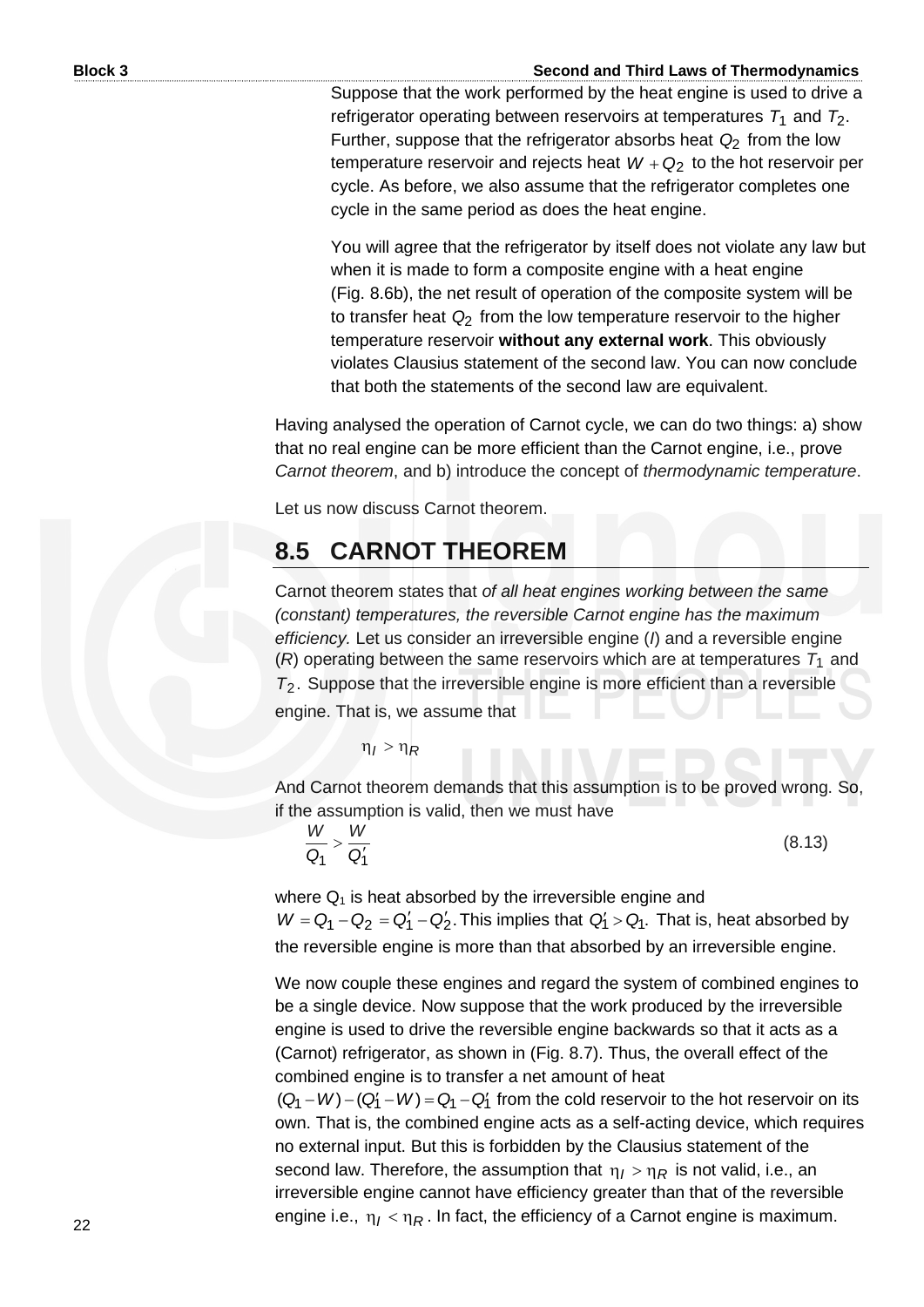We should expect it physically because friction and heat losses in an irreversible engine will make it less efficient.



**Fig. 8.7**: **Illustrating the proof of Carnot's theorem.**

A corollary of Carnot theorem is: *All reversible engines operating between the same temperature limits have the same efficiency*.

It may be remarked here that Carnot engine is an ideal device because all losses due to conduction, radiation or friction are assumed to be absent. However, in real appliances, some useful energy is always dissipated. Yet, a study of this idealized engine helps us to understand the working of a real engine. You should now go through the following example.

$$
E_{\text{XAMPLE 8.5: Carnot theorem}}
$$

For a reversible engine, show that  $\sum \frac{Q}{T} = 0$  $\frac{Q}{T} = 0$ .

**SOLUTION**  $\blacksquare$  According to Carnot theorem:  $\eta_I \leq \eta_R$ 

where  $\eta_R$  denotes the efficiency of a Carnot engine and  $\eta_I$  is the efficiency of any other engine operating between the same temperature limits. In terms of heats exchanged, we can write

$$
1-\frac{Q'_2}{Q'_1}\leq 1-\frac{Q_2}{Q_1}\qquad\text{or}\qquad \frac{Q'_2}{Q'_1}\geq \frac{Q_2}{Q_1}=\frac{T_2}{T_1}
$$

Hence,  $\frac{q_1}{T} - \frac{q_2}{T} \leq 0$ 2 2 1  $\frac{q_1'}{q} - \frac{Q_2'}{q} \leq$ *T Q T Q*

Therefore, for any cycle in which heat exchange takes place with two reservoirs only, the algebraic sum

$$
\sum \frac{Q}{T} \leq 0.
$$

Note that the equality sign holds for a reversible cycle, whereas the inequality sign holds for an irreversible cycle.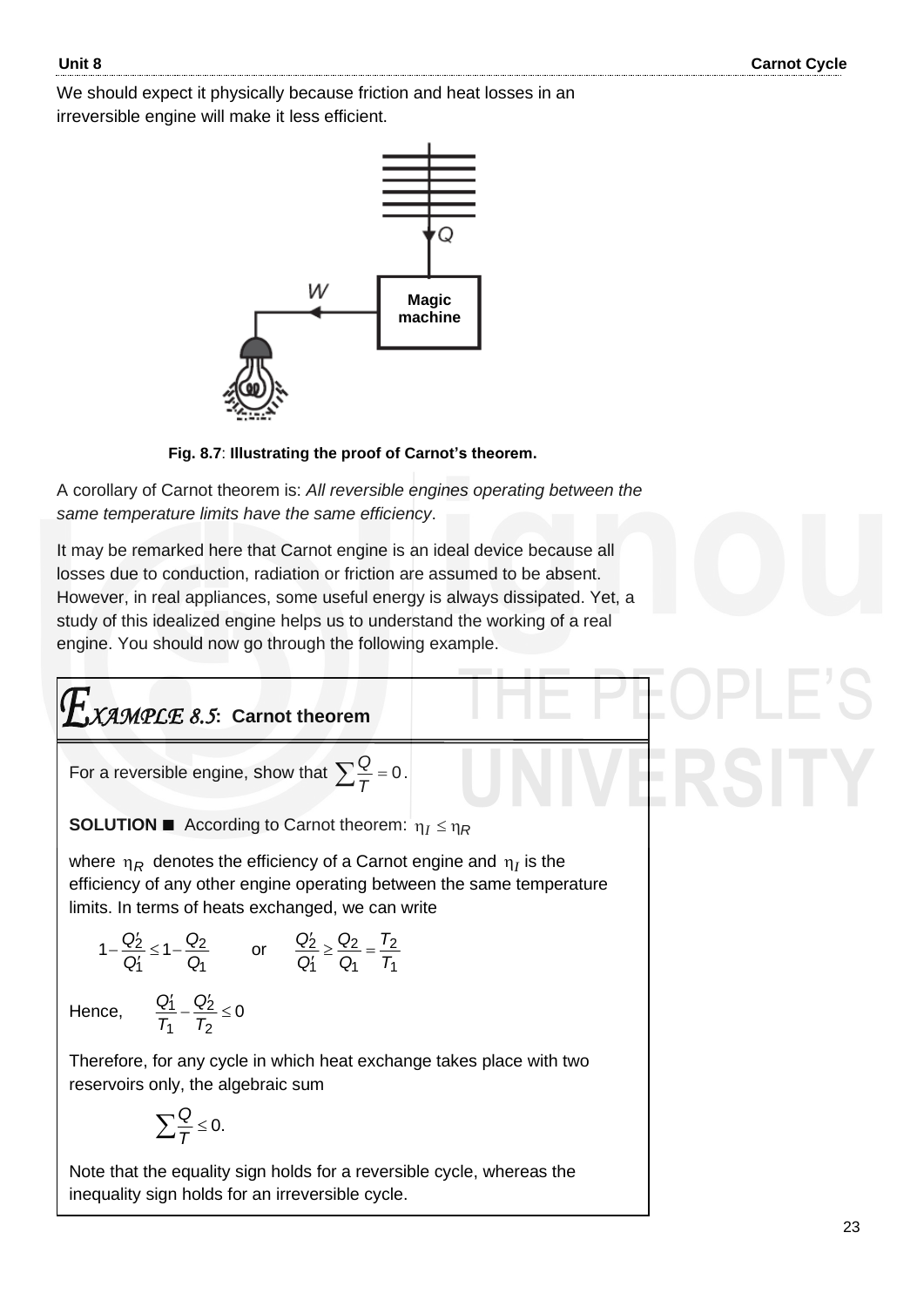We now sum up what you have learnt in this unit.

#### **8.6 SUMMARY**

| <b>Concept</b>                          | <b>Description</b>                                                                                                                                                                                                                              |
|-----------------------------------------|-------------------------------------------------------------------------------------------------------------------------------------------------------------------------------------------------------------------------------------------------|
| <b>Efficiency of a Carnot</b><br>engine | The efficiency of Carnot's engine is maximum. The efficiency of a<br>heat engine is given by:                                                                                                                                                   |
|                                         | $\eta = 1 - \frac{Q_2}{Q} = 1 - \frac{T_2}{T_1}$                                                                                                                                                                                                |
| Second law of<br>thermodynamics         | Two equivalent statements of second law of thermodynamics are due<br>to Kelvin-Planck, and Clausius.                                                                                                                                            |
| ■                                       | The Kelvin-Planck statement governs the working of a heat engine. It<br>states that it is impossible to construct an engine, no matter how<br>ideal, which, working in a cycle, will transform the entire heat into                             |
|                                         | The Clausius statement of second law governs the working of a<br>refrigerator. It states that it is impossible to make a refrigerator<br>operate in a cycle so that its sole effect is transfer of heat from a<br>cooler body to a hotter body. |
| <b>Coefficient of</b><br>performance    | The coefficient of performance of a refrigerator is given by:                                                                                                                                                                                   |
|                                         | $\omega = \frac{Q_2}{Q_1 - Q_2} = \frac{I_1}{T_1 - T_2}$                                                                                                                                                                                        |
|                                         | <b>8.7 TERMINAL QUESTIONS</b>                                                                                                                                                                                                                   |
|                                         | 1. A reversible engine works between two temperatures and the difference of<br>two temperatures is 110°C. If it absorbs 756 J of heat from the source and                                                                                       |

2. A Carnot engine whose sink is at 300 K has an efficiency of 40 percent. (i) Determine the source temperature. (ii) Obtain the increment in the temperature of source to increase the efficiency by 25 percent of original efficiency?

gives 536 J to the sink, calculate the temperature of source and sink.

- 3. A Carnot engine has efficiency 25%. It operates between reservoirs of constant temperature with temperature difference of 80 K. Calculate the temperature of the low-temperature reservoir in Celsius.
- 4. The efficiency of a Carnot's engine at particular source and sink temperatures is  $\frac{1}{2}$ . 2 1. When the sink temperature is reduced by 100°C, the engine efficiency becomes  $\frac{2}{5}$ . 3  $\frac{2}{5}$ . Calculate the new source temperature.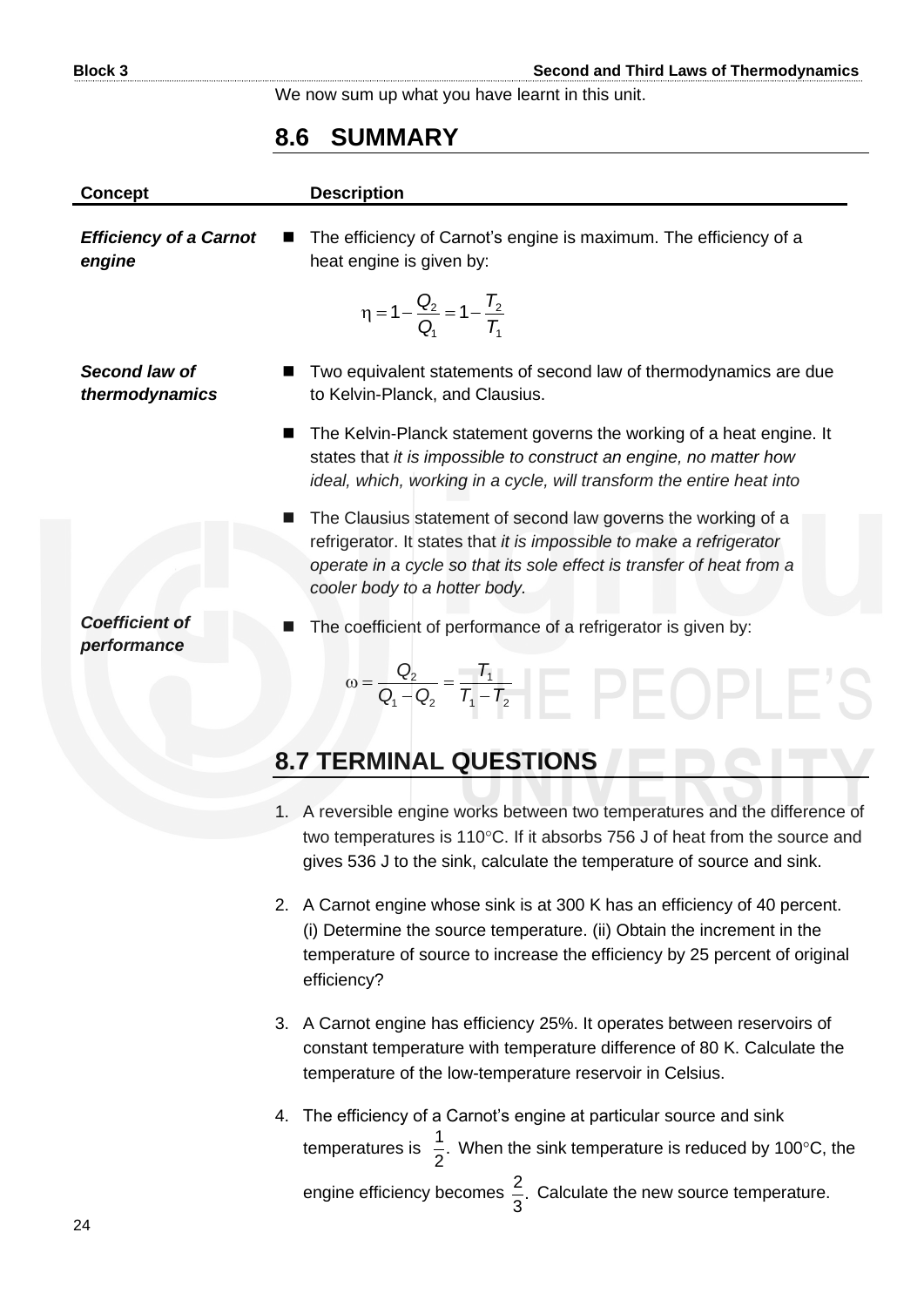5. An ideal Carnot engine, whose efficiency is 40%, receives heat at 500 K. If its efficiency is 50%, calculate the intake temperature for the same exhaust temperature.

#### **8.8 SOLUTIONS AND ANSWERS**

#### **Self-Assessment Questions**

1. The efficiency of a Carnot engine can be increased more effectively by increasing the temperature of source. Increasing the temperature of sink will have opposite effect.

2. a) 
$$
\eta = 1 - \frac{T_2}{T_1} = 1 - \frac{278}{298} = \frac{20}{298} = 0.07 = 7\%
$$

This is a highly inefficient system and it is not advisable to tap this source of energy.

b) 
$$
\eta = 1 - \frac{77}{273} = \frac{196}{273} = 0.72 = 72\%
$$

It is too high to be attainable in practice.

3. From Eq. (8.9) we recall that

$$
\eta=1-\frac{T_2}{T_1}\,.
$$

Here  $T_2 = 273 + 27 = 300$  K and η = 0.40.

Using this data, we can easily calculate the temperature of the source:

$$
0.40 = 1 - \frac{300}{T_1}
$$

so that  $T_1 = \frac{600}{300} = 500$  $T_1 = \frac{300}{0.60} =$ K (i)

For the increased efficiency, we can write

$$
T_1' = \frac{300}{0.55} = 545.5 \text{ K}
$$
 (ii)

Hence the temperature of the source should be raised by

 $\Delta T = T_1' - T_1 = (545.5 - 500) \,\text{K} = 45.5 \,\text{K}$ 

#### **Terminal Questions**

1. Let the temperature of the source and sink be  $T_1$  and  $T_2$ , respectively. It is given that

 $T_1 - T_2 = 110$  °C = 110K

(As temperature differences in Celsius and Kelvin scales are the same.)

Using Eq. (8.9), the efficiency of the heat engine is given by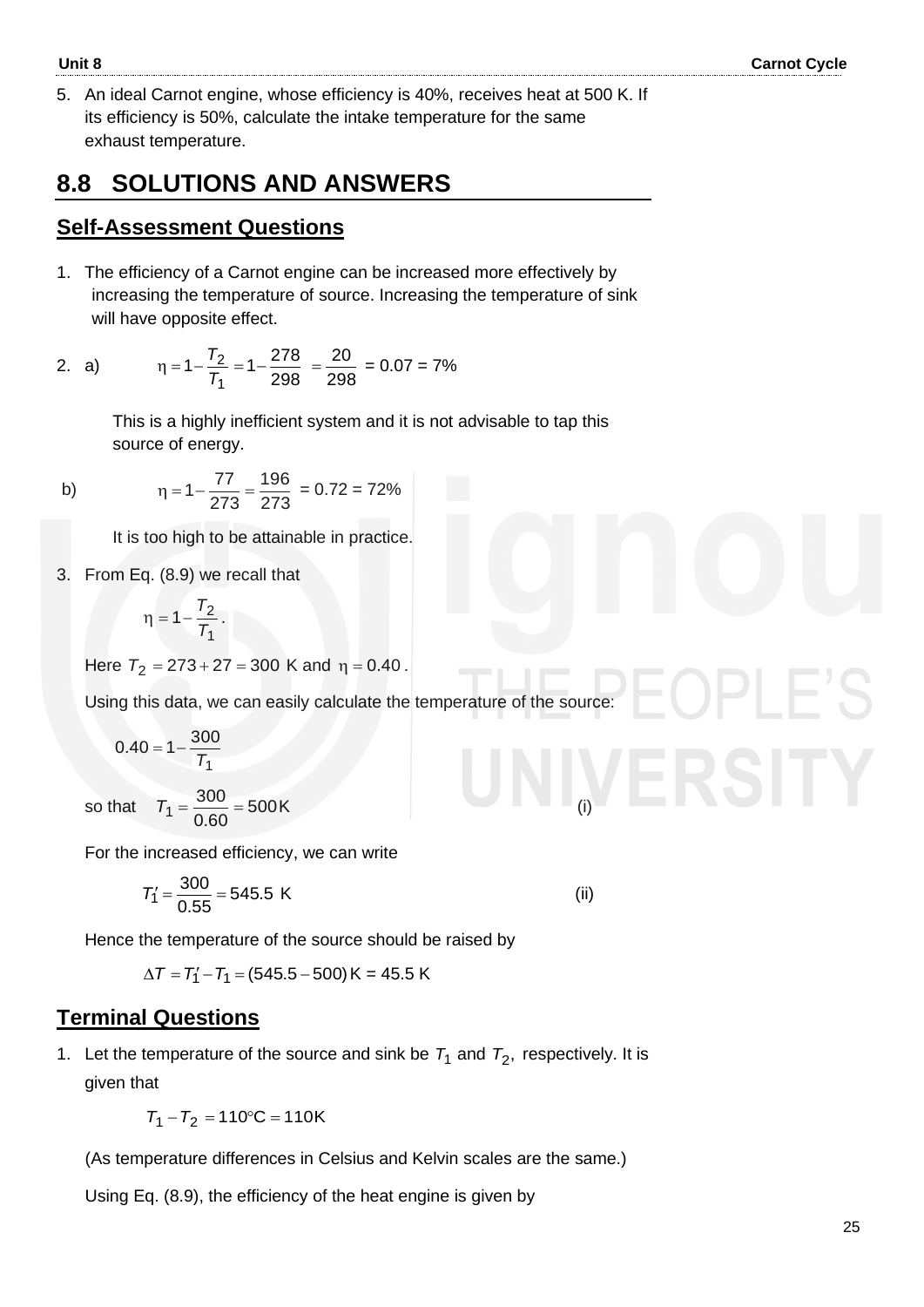$$
\eta = 1 - \frac{Q_2}{Q_1} = 1 - \frac{T_2}{T_1} \qquad \left( \text{as } \frac{Q_1}{Q_2} = \frac{T_1}{T_2} \right)
$$
  
or 
$$
\eta = \frac{T_1 - T_2}{T_1}
$$

$$
\frac{T_1}{T_2} = \frac{Q_1}{Q_2} = \frac{756}{536} \qquad \Rightarrow \qquad \frac{T_2}{T_1} = \frac{536}{756}
$$

$$
\eta = 1 - \frac{T_2}{T_1} = 1 - \frac{536}{756} = \frac{220}{756}
$$

$$
\frac{110}{T_1} = \frac{220}{756} \qquad \qquad \text{(since } T_1 - T_2 = 110 \text{K})
$$

On solving the above equation, we get

$$
T_{1_{\text{source}}} = 378 \text{K}
$$
 and  
 $T_{2_{\text{sink}}} = 268 \text{K}$  ( $\because T_1 - T_2 = 110 \text{K}$ )

2. i) Using Eq. (8.9), we can write

$$
\eta = 1 - \frac{T_2}{T_1}
$$

or

where  $T_1$  is the temperature of the source and  $T_2$  that of the sink. On inserting the values in the above expression, we get

$$
\frac{40}{100} = 1 - \frac{300}{T_1}
$$
  
Hence,  $\frac{2}{5} = 1 - \frac{300}{T_1}$ 

or  $27_1 = 57_1 - 1500$ 

 $T_1 = 500K$ 

 $\mathbb{N}$ 

Hence, the source temperature is 500 K.

ii) 25% of original efficiency = 10%. Therefore, we can write

$$
\frac{40+10}{100} = 1 - \frac{300}{T_1 + x}
$$

where *x* is the increment in temperature. On solving, we get

$$
\frac{1}{2} = \frac{T_1 + x - 300}{T_1 + x}
$$
  
or 
$$
T_1 + x = 2T_1 + 2x - 600
$$
  
or 
$$
500 + x = 1000 + 2x - 600
$$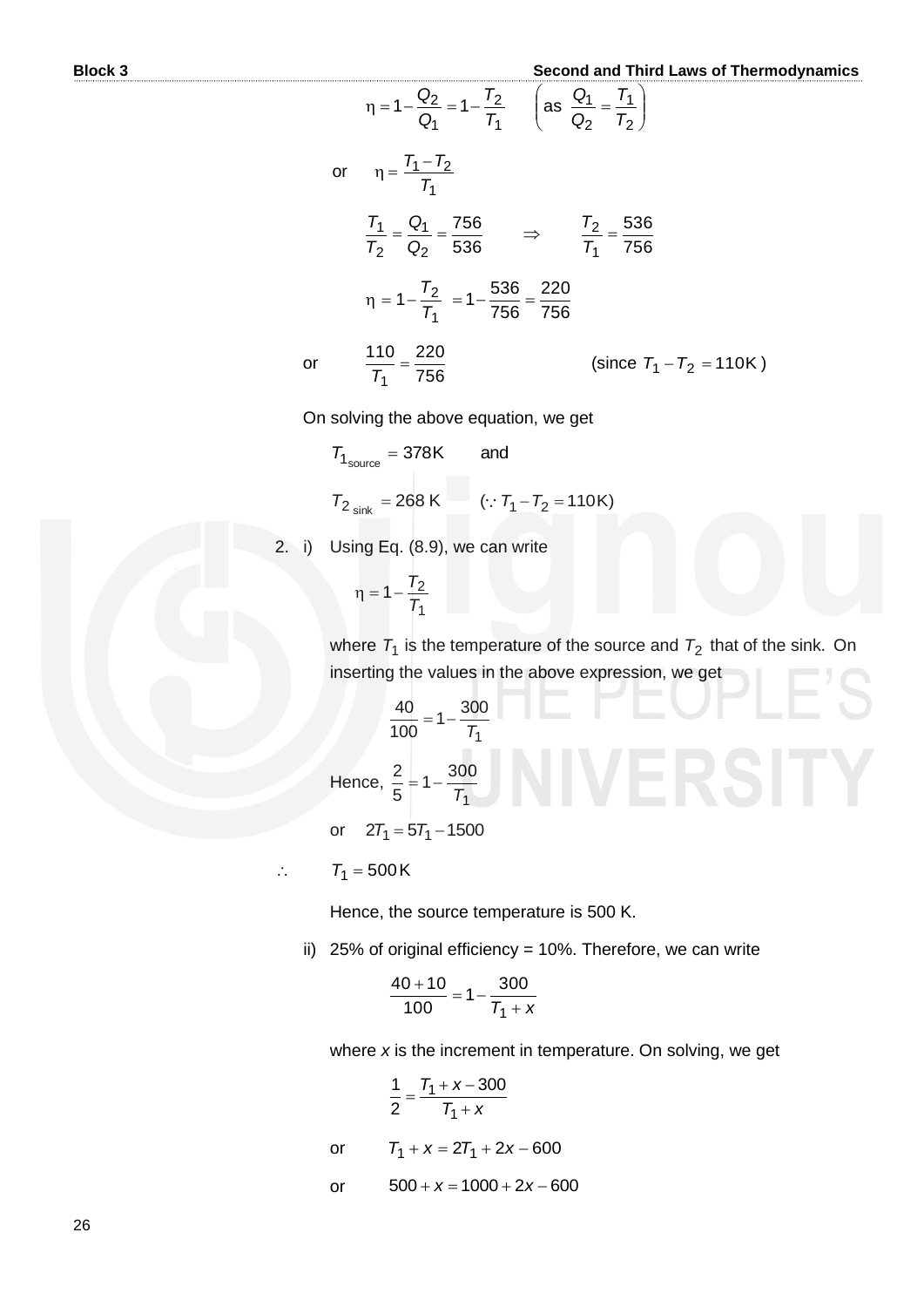or  $500 + x = 400 + 2x$ 

 $\therefore$ *x* = 100 K

Hence, the temperature of source should be raised by 100 K.

3. We use the expression of efficiency,

$$
\eta = 1 - \frac{T_L}{T_H},
$$

where  $\tau_{L}$  and  $\tau_{H}$  are the temperatures of reservoirs in Kelvin.

$$
\therefore \frac{1}{4} = 1 - \frac{T_L}{T_H} \tag{i}
$$

(ii)

 $\vdash$  ( )

or

 $T_H = \frac{1}{3}T_L$  $=\frac{4}{2}$ 

Also, it is given that  $T_H-T_L=80$ 

On substituting the value of  $T_H$  from Eq. (i), we can write

$$
\frac{4}{3}T_L - T_L = 80 \text{K}
$$
\n
$$
T_L \left(\frac{4}{3} - 1\right) = 80 \text{K}
$$
\n
$$
T_L \left(\frac{4 - 3}{3}\right) = 80 \text{K}
$$

or

or  $T_L = 240K$ 

 $\frac{1}{2}$ 

 $In Celsius, T<sub>L</sub> = (240 – 273) °C = −33 °C$ 

4. The expression for efficiency is given by Eq. (8.9) as

$$
\eta = 1 - \frac{T_2}{T_1} \tag{i}
$$

Substituting the value of 2  $\eta = \frac{1}{6}$  in Eq. (i), we can write

$$
\eta = \frac{1}{2}
$$
  

$$
\therefore \qquad 1 - \frac{(T_2 - 100)}{T_1} = \frac{2}{3}
$$
 (ii)

On solving Eq. (i), we get

$$
\frac{T_2}{T_1} = \frac{1}{2}
$$
 (iii)

Similarly, solving Eq. (ii), we get